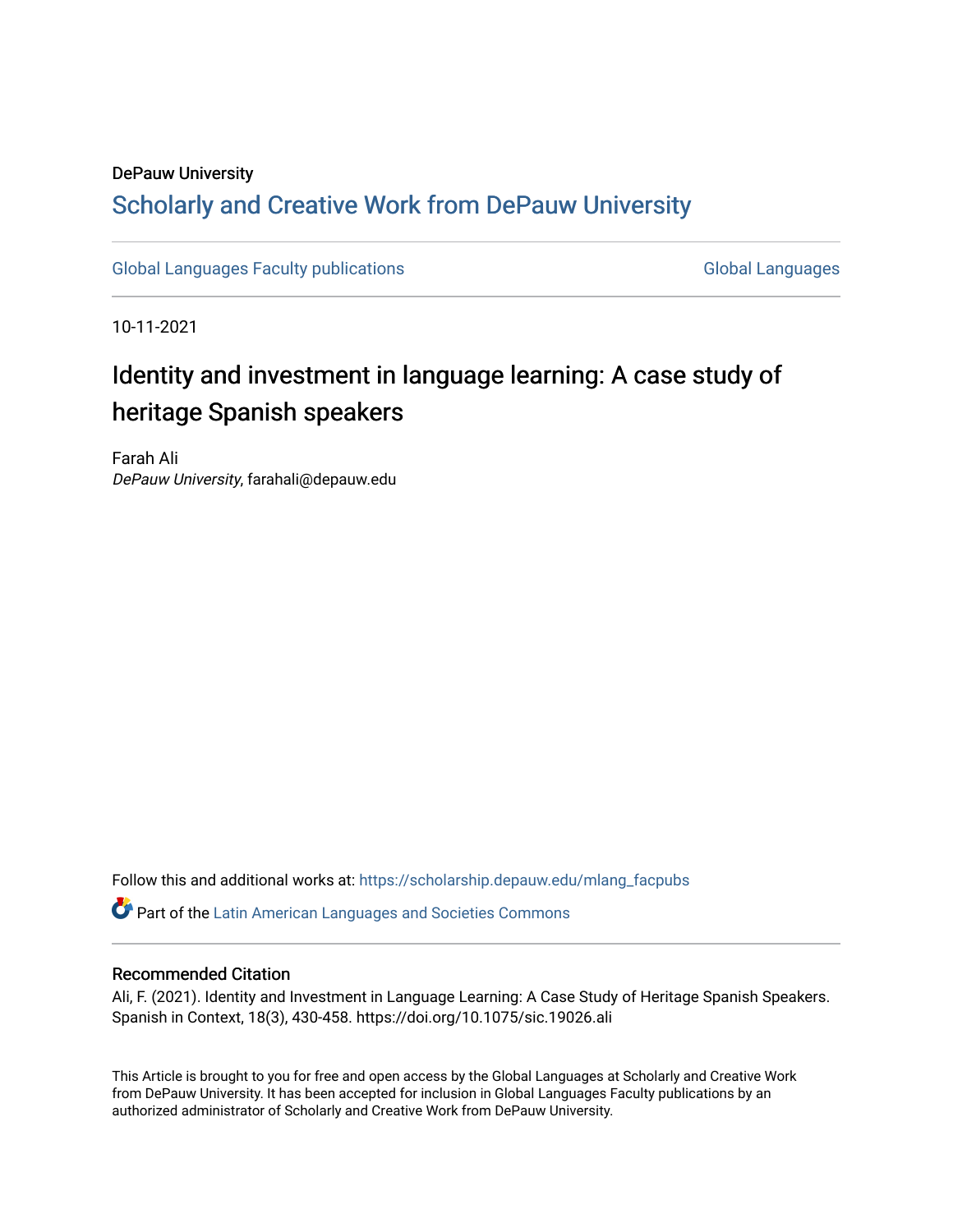# Spanish in Context Identity and investment in language learning: a case study of heritage Spanish speakers

\*Citation: Ali, F. (in press). Identity and investment in language learning: a case study of heritage Spanish speakers. *Spanish in Context*.

\*\*Journal link: https://www.benjamins.com/catalog/sic/

\*\*\*This manuscript has been accepted for publication in *Spanish in Context* and is under copyright. Please contact the publisher for permission to re-use or reprint this material in any form.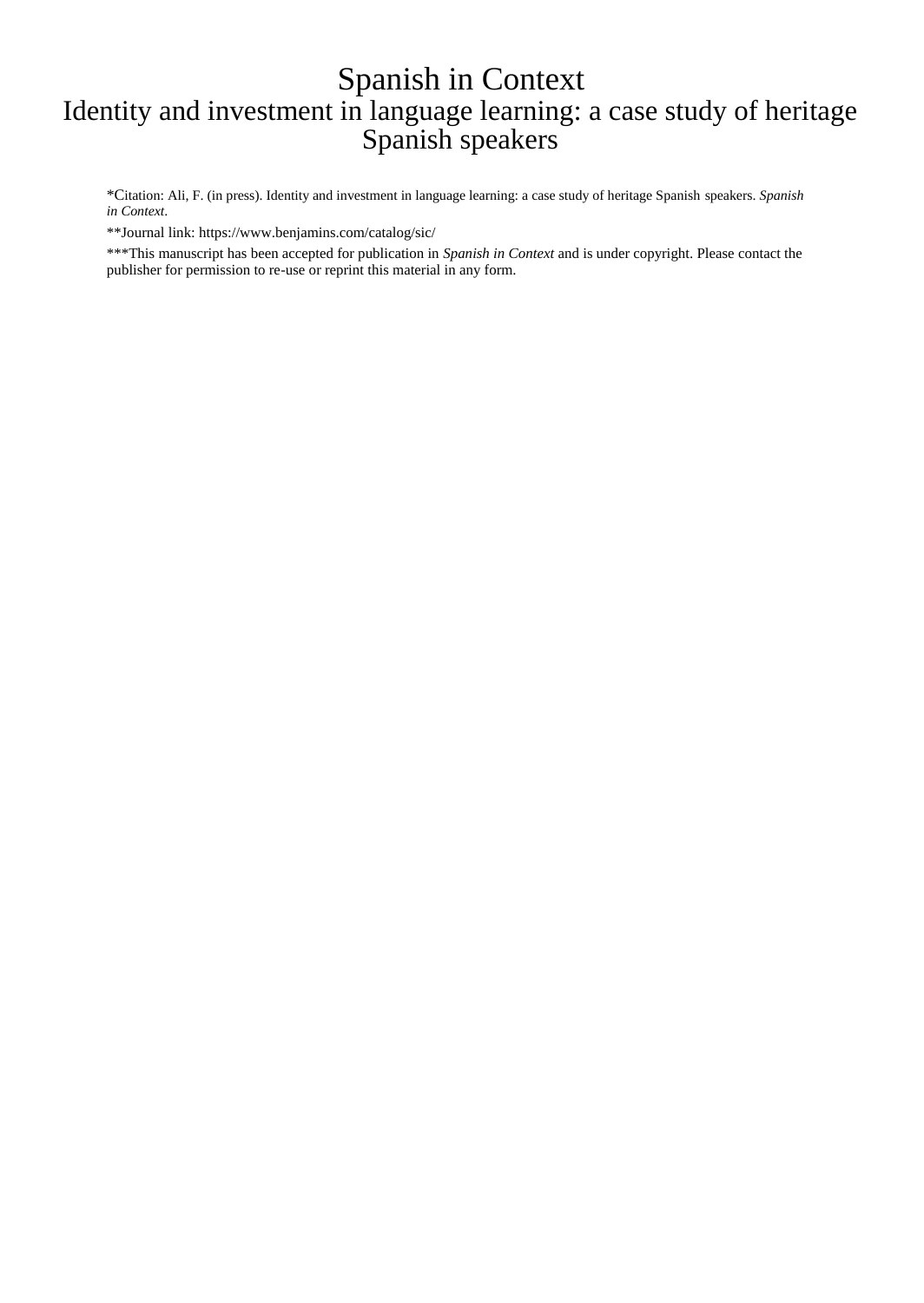#### **Identity and investment in language learning: a case study of heritage Spanish speakers**

# **ABSTRACT**

Norton (2000) argues that investment in L2 acquisition is also an investment in learner identity, which changes in the context of time and space - a notion that also has relevance for heritage learners. As such, the purpose of this study is to examine investment in language learning among HL Spanish speakers and the role of identity in their learning experiences. This study comprises of ten participants enrolled in an HL Spanish course who completed a background questionnaire, interviews, and writing prompts. Using narrative analysis, this study examines participants' reflections on their heritage identity, HL exposure, and their investment, experiences and progress in their HL course. Results show that participants demonstrate varying degrees of investment in the HL, and heritage identity plays a role in this variance.

#### **KEYWORDS:** *Heritage speakers, investment, heritage identity*

### **INTRODUCTION**

While many studies in heritage language acquisition focus on the cognitive aspects of acquisition processes and outcomes, research in the early 2000s began shift to focusing on the role of identity; while identity was often approached as fixed, individual traits in language learning studies (Schumann 1978, 1986), sociolinguistic research has recently challenged this categorical approach to identity, proposing that it is more dynamic than it is invariant, and that social contexts and societal constructs play a role in its formation and negotiation. In an SLA context, this approach to identity has sought to relate learners to the social world vis-a-vis their language learning and acquisition experiences (Anya 2017; Barnes 2019; Dávila 2019; Norton 2000, 2013; Lantolf 2000; Zuengler and Miller 2006; Block 2007; Pavlenko and Blackledge 2004; Menard-Warwick 2009). However, the role of identity as it relates to language learning is still a burgeoning topic in the area of HLA. This is arguably a critical component to HL learning, in part because heritage identity uniquely positions HL speakers in relation to the language of instruction. Additionally, in a classroom context, HL speakers' interactions and learning experiences contribute to the construction and negotiation of their heritage identities. As such, this study aims to provide an analysis of identity and its connection to investment in language learning among heritage Spanish speakers. Using narrative analysis to look at how HL speakers' identities play a role in their experiences as learners, this case study focuses on how heritage identity interacts with HL speakers' investment in HL learning. This study, then, serves to illustrate the impact of social structures on an individual's identity and linguistic investment, as well as reflect on the importance of establishing best practices in the HL classroom that not only enable advancement in linguistic proficiency, but also allow and encourage HL speakers to contest and recalibrate marginalized or stigmatized aspects of their heritage identities.

# **BACKGROUND**

Much of the existing research on the relationship between language and identity - and consequently how they may be tied into research on language learning - has approached this relationship from the perspective of treating elements of identity as a categorical and static variable that influences language use (Schuman 1978; Labov 1972; Lakoff 1973; Oxford 1993; Goodwin 1990; Freed and Greenwood 1996). A more prevalent approach in recent scholarship,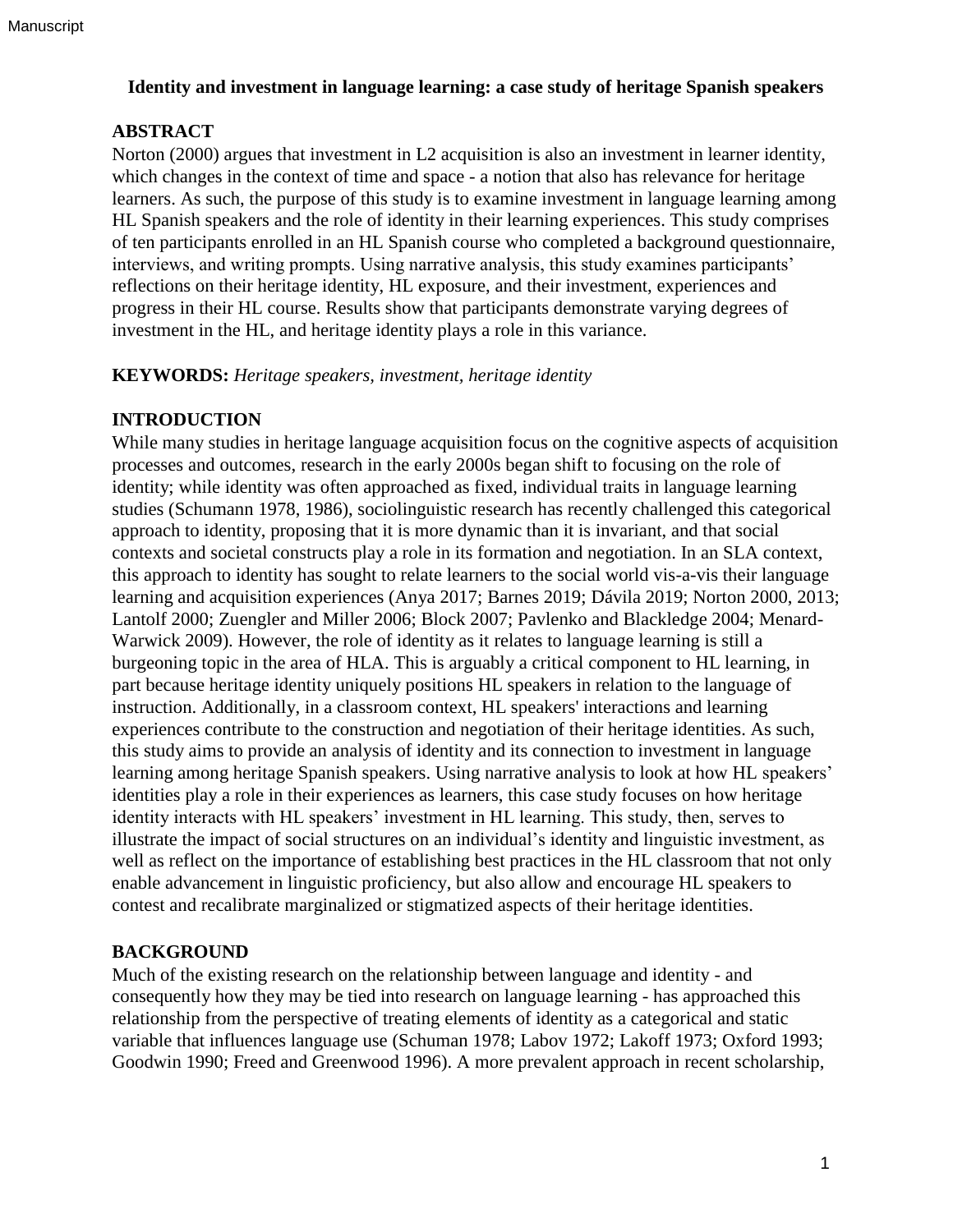however, takes the view that different layers of an individual's identity - such as gender, race, ethnicity, and/or social class - are fluid, socially constructed, and negotiated (Butler 1990, 1993; Darvin and Norton 2014; Inda 2000; Kang 2004). Furthermore, these facets of identity are embedded in each other and not necessarily separable. Using this intersectional approach, Bucholtz and Hall (2005) propose a framework for studying identity, defining it as the result of discourse and sociocultural factors, rather than a pre-existing entity. They outline this framework through a number of principles, describing identity as the emergent product of social and cultural practices, constructed in specific contexts and situations, discursively produced, constructed in relation to others, and subject to shifting according to sociocultural and interactional factors.

The construction and contestation of identity can occur in any given social context and include any layer of an individual's identity. Because this dynamic approach to identity sprung from theory focusing on gender as a social construction (Butler 1990, 1993), gender is frequently the focus of language and identity research. Freed (1996) observes that: "...language and gender studies conducted in natural settings may often find differences...in women's and men's speech simply because women and men are frequently engaged in different activities and not because of any differences in women and men themselves." (p. 67). These distinct gendered differences are evident in Zentella's (1987) study on language and social identities among Puerto Rican women in East Harlem, in which gender and heritage identities are examined together. In this investigation Zentella found that female participants were not only expected to preserve Spanish-speaking traditions but were also expected to mediate between dominant and minority cultures. Additionally, they were found to have greater linguistic loyalty towards Spanish in comparison to their male counterparts, as evidenced by their comparatively more elaborate intrasentential codes-witches.

The social construction and contestation of identity, however, extends to other socio-political components that make up an individual. For instance, Inda (2000) argues that - like gender racial and ethnic categories are made meaningful through reiterative historical discourse, citing the construction of black identity and Mexican identity through the use of discursive representation that would - over time - naturalize their racial and ethnic differences from white identity. Similarly, racial identity may be discursively contested; various studies have documented the use of Spanish among Dominican Americans as a way of differentiating themselves from African Americans (Bailey 2000; Toribio 2000a). In another study on ethnic identity, Blackledge and Creese (2008) examine how language use among young, bilingual students and their teachers in Bengali schools in the UK was used to negotiate multilingual and multicultural identities among the students. Their findings indicate that while participants were being taught that learning about language and heritage was a means of maintaining Bengali identity and preserving it for future generations, students contested these imposed identities and negotiated them in a way that was far more complex than the heritage identities that were attributed to them institutionally by their teachers and administrators. Darvin and Norton (2014) also demonstrate how social class may impact the social and educational opportunities for language learners, and suggest that individuals' class privileges and constraints play a role in learning outcomes. These findings are further supported by Block (2012), who similarly looks at the role of social class in language learning in a migrant context, as well as how this aspect of identity is linked with other identities, such as nationality and gender.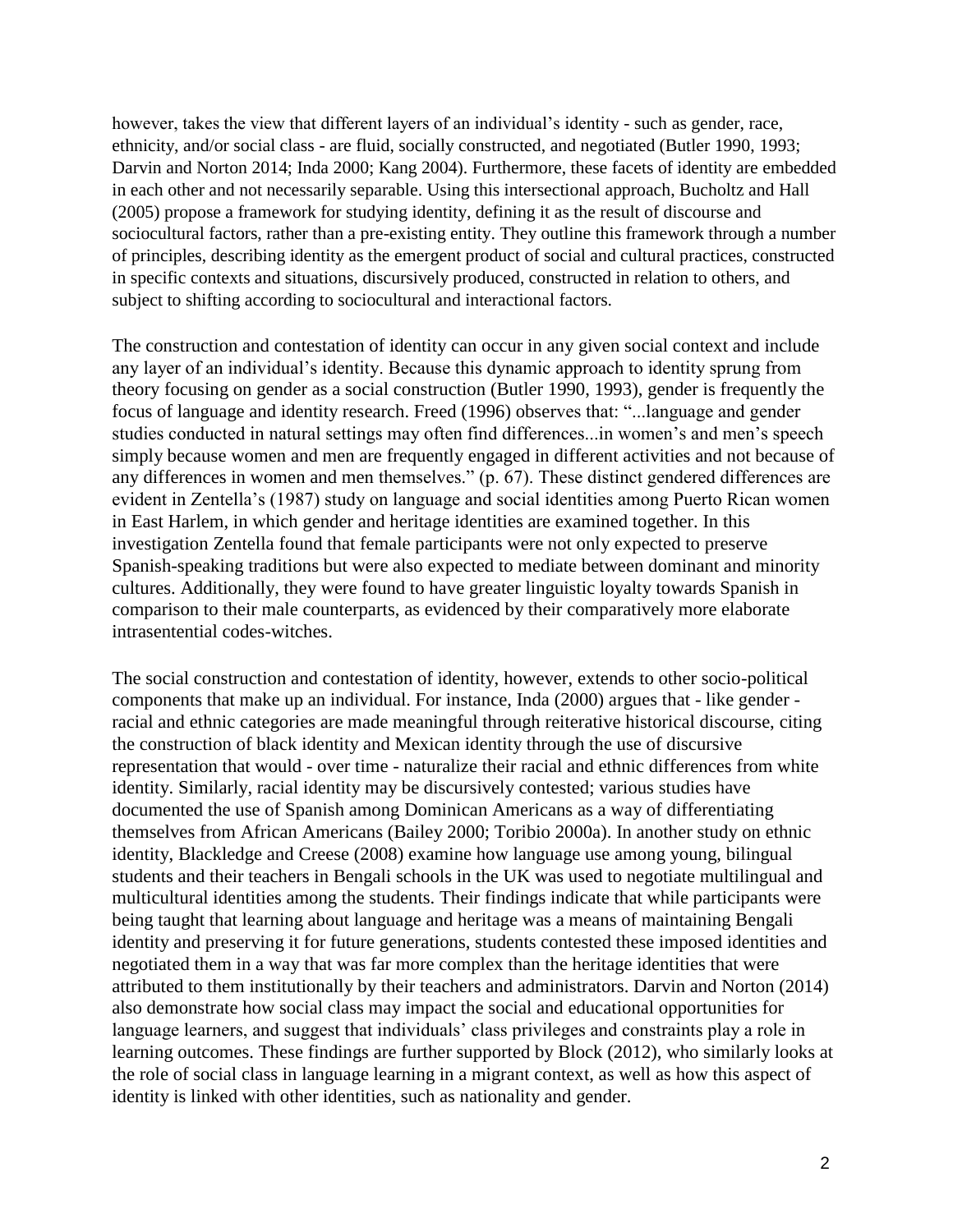Norton (2000) similarly theorizes identity as a socially situated construct in the context of second language acquisition by proposing the notion of investment, or a learner's commitment to learning a language. Norton argues that investment in a second language is also an investment in a learner's identity, an identity which is always changing in time and space. In her (2000) study on language learning among immigrant women in Canada, Norton emphasizes the need to relate the language learner to the social world by focusing on examining the opportunities that immigrant women have to practice the target language, how such opportunities are shaped by unequal power relations, and finally, how their social positioning plays a role in their investment in learning the target language. These findings are echoed in Menard-Warwick's (2009) study on language learning among immigrants, in which she argues that language learning and acquisition are informed by how learners respond to expectations placed on them, and if/how they exert their own agency.

While both Norton and Menard-Warwick focus on L2 acquisition in immigrant contexts, the notion of investment and its connection to identity is also relevant to HLA research and HL learners; regardless of HL proficiency, a degree of investment in the heritage identity is often involved, and is often a central theme in many HL classrooms. Here, the present study employs Valdés' (2000) criteria for defining heritage learners or speakers, or individuals who: 1) are raised in homes where a language other than the socially dominant language (English in the U.S.) is spoken; 2) are to some degree bilingual in the dominant language and the HL; 3) have acquired the HL before or along with the dominant language, but did not necessarily acquire it to the same extent as the socially dominant language because of the individual's increased exposure to the socially dominant language; 4) demonstrate any degree of proficiency in the HL; significant variation of skill level among heritage speakers. Considering the above criteria, HL learners enter the language classroom with a different background and skill set from L2 learners, and therefore exhibit different linguistic behavior than L2 learners, as evidenced by scholarship in heritage language acquisition (Brinton, et. al. 2008; Fishman 2006; Kim 2007; Lynch 2003; Montrul 2006, 2007, 2010; Pascual y Cabo 2018; Polinsky 2008; Polinsky and Kagan 2007; Potowski et. al. 2009; Rao and Ronquest 2015; Valdés 1997, 2005); this also entails that HL learners will have different needs from and expectations of their instructors. However, besides differences in linguistic knowledge, HL speakers whose identities are tied to their HL may also invest differently in their classroom learning experiences. Hornberger and Wang (2008), in fact, charge educators with the responsibility of understanding who heritage students are in different contexts, how they see, perceive, interpret and represent themselves in those contexts. The importance of implementing such sensitivities into heritage language pedagogy is especially salient in Helmer's (2011, 2013) ethnography of Spanish HL classrooms in the Southwest, in which Helmer highlights a white teacher's references to Pachuco culture in a way that - while intended to validate students' identities - resulted in students' regarding the Pachuco references as a slur and an inaccurate identity label for them, which in turn impacted their attitudes towards their teacher.

Escobar and Potowski (2015) also highlight the importance of identity in HL classes, citing that Spanish heritage learners have a number of affective necessities that need to be addressed in the classroom, such as feelings of insecurity towards one's Spanish as a result of being criticized by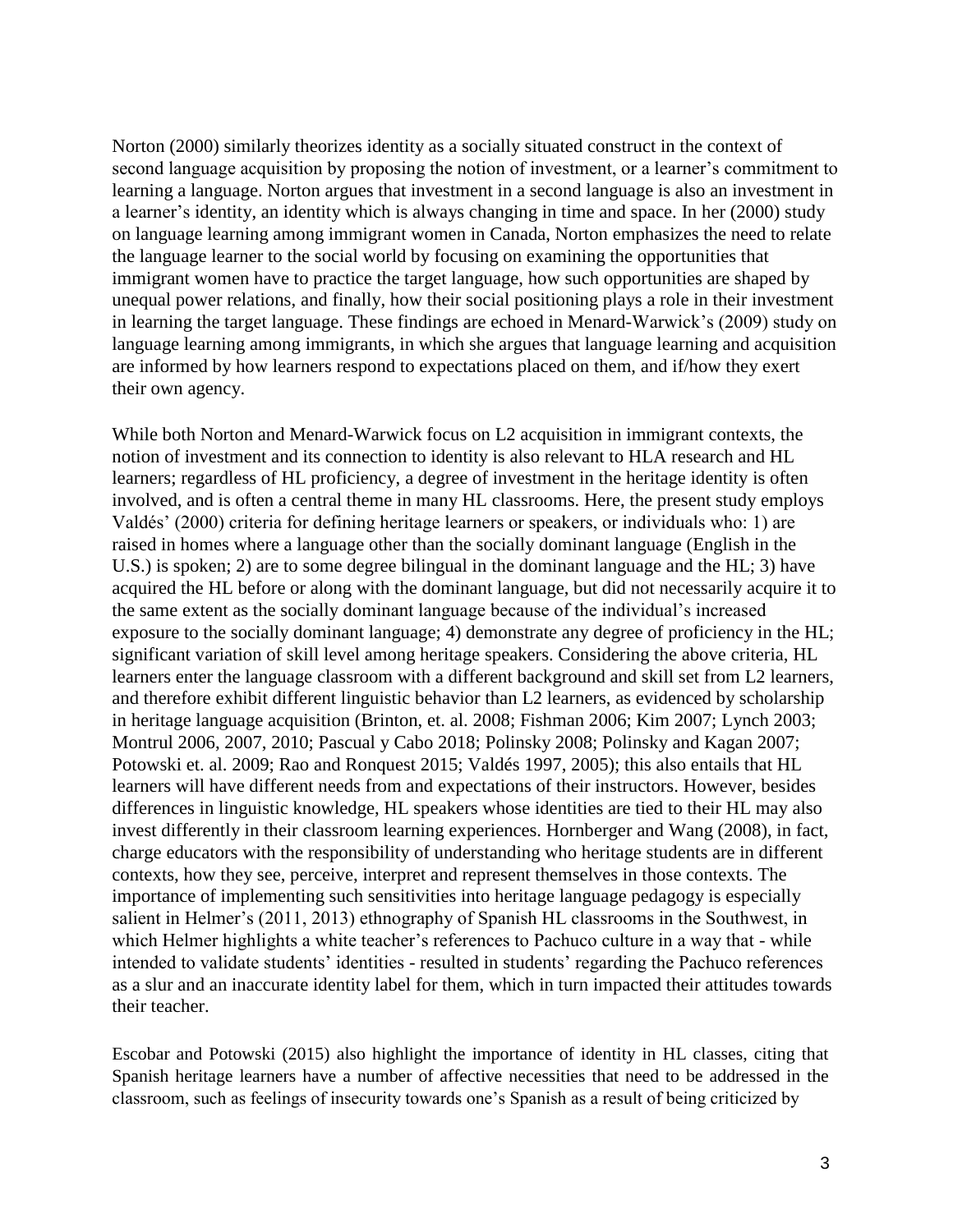monolingual Spanish speakers for the way they speak or because of the influence of English in their speech, a tendency corroborated in a number of studies (Goble 2016; Park 2011; Sánchez-Muñoz 2016). The use of a monolingual model for measuring bilingual HL speakers' proficiency is also used as a yardstick for Latinx identity, as evidenced by Urciuoli's (2008) study, in which the Latinx identity is tied to Spanish proficiency among college students, resulting in linguistic insecurity among those who do not identify as having a high degree of proficiency in Spanish. Likewise, deviating from monolingual norms through the use of English

- be it syntactic or lexical influences - also contribute to these insecurities of being deemed linguistically deficient or exhibiting "semilingualism" (Leeman 2012). It is also not uncommon for heritage speakers to reject Spanish because they have internalized messages about its inferior social position compared to English (Escobar and Potowski, 2015), or even when comparing their home language practices to those in a classroom (Showstack 2018). This is evident in Showstack (2012)'s study on how classroom discourse is used among Spanishspeaking bilingual students to construct cultural and linguistic identities. In this study, Showstack demonstrates through participants' narratives that some of the hegemonic ideologies held by heritage speakers regarding language, bilingualism and identities are also reinforced in the classroom, although at times students challenge these ideologies in subtle ways. Furthermore, Showstack argues that it is crucial to analyze and discuss such discourse in the classroom setting as part of the curriculum so as to encourage consciousness of these ideologies.

Much of the tendencies cited above are shaped by prevailing discourses regarding Spanish in the U.S., and play a significant role in shaping HL learners' identities. For instance, while Spanish is notably devalued in comparison to English, this negative evaluation is often limited to native speakers using Spanish in the U.S., while L2 speakers of Spanish are often more positively evaluated (Burns 2018; Pomerantz 2002) and in fact often forms the standard against which HL speakers are compared (Clark and Coryell 2009), thereby further perpetuating the ideology that U.S. Spanish is not valuable, neither to HL nor L2 learners (Torres et. al 2017). These ideologies are also intertwined with ideologies about race. Leeman (2012) argues that the aforementioned link between Latinx identity and linguistic proficiency is discursively constructed and naturalized to the point that the identity marker and language are used almost interchangeably, which, Leeman argues, contributes to the racialization of Spanish. Additionally, Leeman suggests that - in the context of the U.S. - public space may be discursively constructed as white through the use of "mock Spanish" and associating "Spanish as the language of a racialized underclass." (p. 48). This racialization may also stem from English use among Latinx bilinguals, particularly if their variety of English appears to be influenced in any way by their Spanish (Urciuoli 2003).

Negative attitudes can also focus on specific Spanish varieties and their speakers. For example, studies focusing on Spanish in New York have found that while negative attitudes and linguistic insecurities were not uncommon among speakers of any variety of Spanish, these attitudes are particularly salient among Dominicans, Cubans, and Puerto Ricans, and most frequently the case among Dominicans (García et. al 1988; Zentella 2002). Dominican Spanish in particular presents an interesting situation, being a dialect that has been stigmatized among other Caribbean varieties (Büdenbender 2010), even within the Dominican Republic (Toribio 2000a). In the context of the U.S., this stigma carries over, particularly when juxtaposed against higher status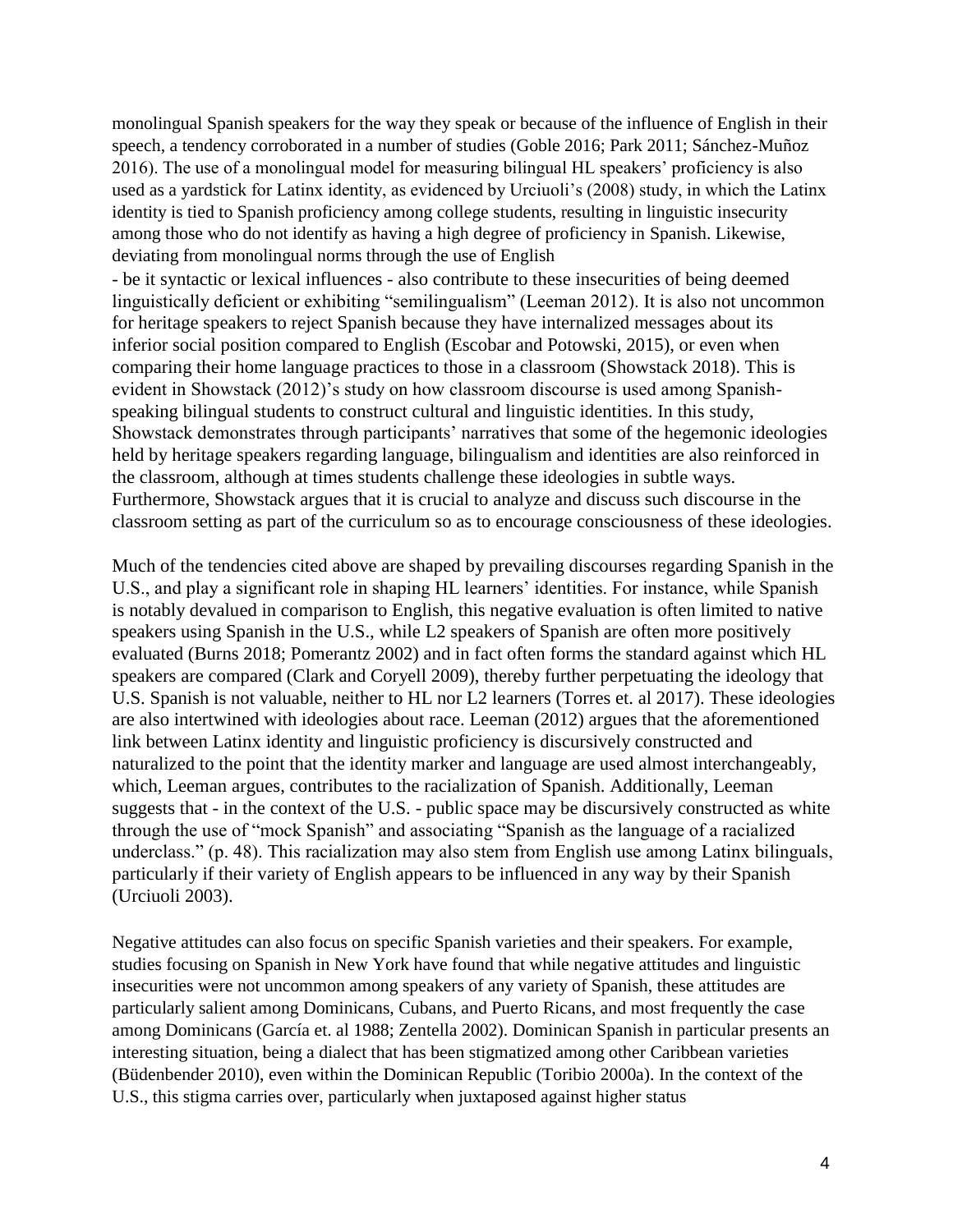varieties of Spanish from other regions, and contributes to linguistic insecurity (Zentella 2002). Still, while Dominican Spanish does not appear to hold overt prestige among speakers, Toribio (2000b) argues that this variety does maintain considerable covert prestige in its role as an identity marker despite the stigma often assigned to it. Potowski (2012) points out that linguistic stigmatization often is a contributor to language loss, typically by the third generation, and that this in turn helps explain why there exists a wide variety of heritage identities and degrees of proficiency in Spanish among U.S. Spanish speakers.

Given the important link between language and identity - particularly in the context of Spanish as a HL in the U.S. - learner investment as it pertains to HL speakers is a critical component to HL classroom pedagogy and HL maintenance. Potowski (2004) argues that "...if students' identity investments compete with their investments in developing the target language, or if the classroom environment denies them opportunities to participate in ways that are acceptable to them, their target language growth will not be as great as educators might hope." (p. 95). Investment in this Spanish-English bilingual context, however, has been explored to a limited degree beyond Potowski's (2004) study; for instance, Mateus (2014) similarly focuses on learners in a dual immersion program and examines how students socially position each other in a classroom environment and how this positioning is linked to investment in language learning. In this study, Mateus found that linguistic codes were stratified among students, where being bilingual in Spanish and English carried the most status, followed by being monolingual in English and then Spanish. As such, learners' proficiency in either or both languages positioned them as highly valued or limited in terms of what they were able to contribute to classroom interactions (Spanish dominant); this stratification would also play a role in learner investment in bilingualism in that learners would take risks in their less dominant L2 in order to gain the linguistic capital associated with being a balanced bilingual. However, it is worth noting that because of the linguistic hierarchy Mateus observed - English is perhaps what adds to that linguistic capital for learners, rather than Spanish, and so investment in bilingual identity might appear to be linked to the status of English, and that Spanish alone does not carry the same capital on its own that English does.

While investment is a demonstrably important notion that has been operationalized extensively to gain a better understanding of the role of identity for learners, research has primarily focused on L2 contexts. Examining investment as it applies specifically to HL learners merits further exploration, Specifically, it is necessary to adapt the concept of investment in order to reflect not only the distinct experiences and characteristics of HL speakers, but also the sociocultural factors that may play a role in HL speakers' learning experiences.

#### **PRESENT STUDY**

The present study seeks to elaborate on previous research that deals with HL identity and its role in the HL classroom. Using Norton's concept of investment as a framework for exploring this connection, this study is guided by the following research questions: for HL speakers, what is the nature of investment in the HL? Specifically, what individual and social factors play a role in motivating and/or impeding HL speakers in their formal learning experiences? What individual and social factors construct the relationship between HL speakers' identities and the HL?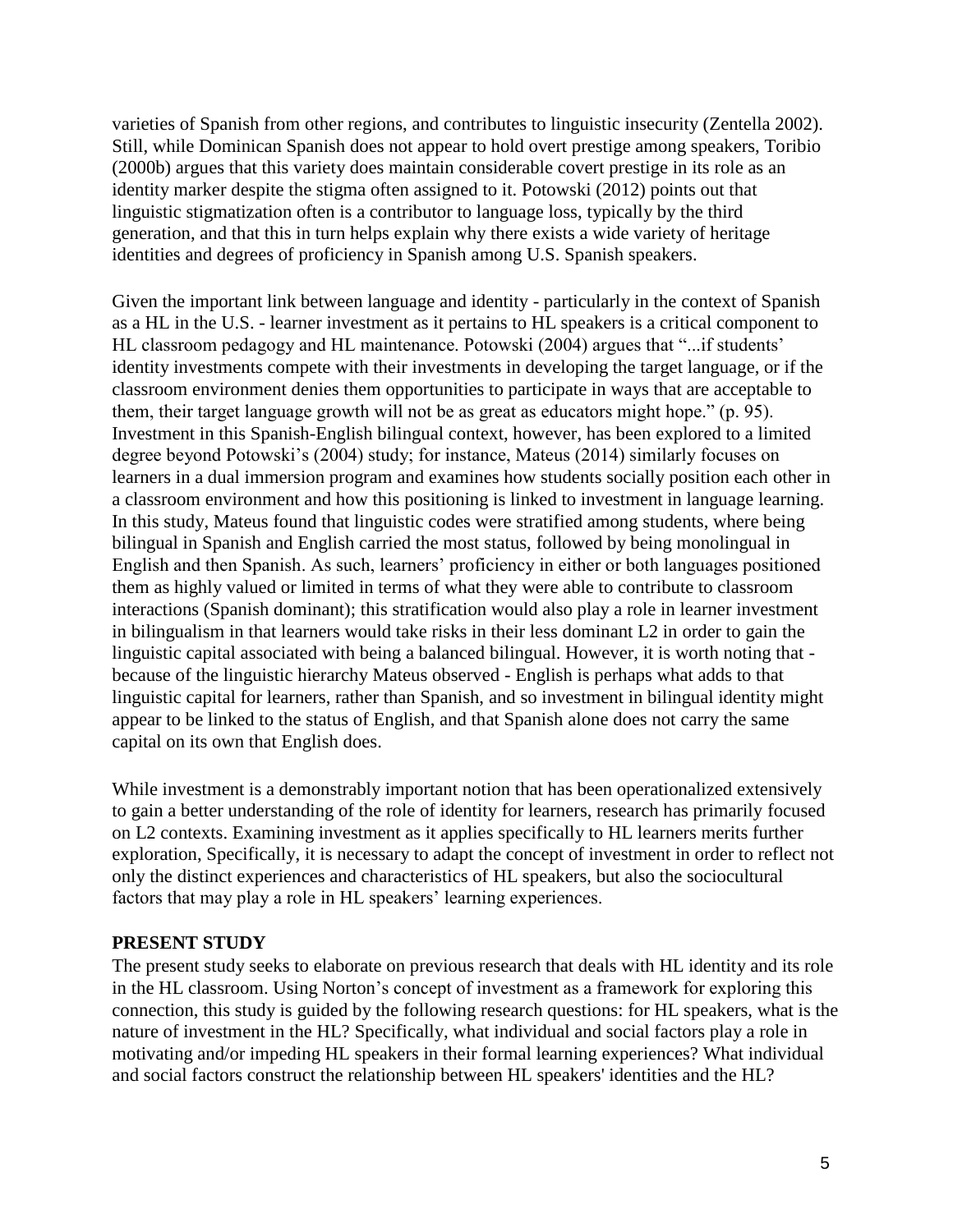# **Methods** *Participants and research context*

This study uses data gathered from heritage Spanish speakers enrolled in an intermediate level course geared specifically towards heritage learners at a university in upstate New York. Specifically, this course is among one of three heritage-track courses offered (the others being a basic level course and an intermediate composition course) into which students must place, rather than complete a course prerequisite. Additionally, this intermediate course is designed for HL speakers who have had 3 or more years of high school Spanish, and focuses on grammar review and developing reading and writing proficiency. At the time of the study, this course was taught by a non-native-speaker that was periodically observed by the author.

Ten participants initially enrolled in this study, all of whom were enrolled in the same course. Participants represented diverse backgrounds, the majority indicated having Dominican heritage. This is a strong reflection of the demographics of the local Spanish-speaking communities, given that approximately 47% of the Dominican American population reportedly lives in New York state - 59% of whom live in upstate NY and 41% in New York City (United States Census Bureau 2010). Additionally, multiple participants indicated having mixed parentage, including Beatriz (Dominican/Honduran), Nico (Salvadoran/Honduran), Victoria (Dominican/German), and Shana (Peruvian/Mexican). Consequently, these participants' connections to their heritage identity may also be informed by different experiences with their maternal and paternal familial interactions.

In qualitative research, it is also crucial to acknowledge the researcher's role as a participant in the study, as the collection, observation, and interpretation of data are all socially situated and informed by the researcher's relationship to the topic of study. As an individual who identifies as a secondgeneration immigrant and HL speaker of Urdu, my positioning is simultaneously approximated to and distanced from the data and topic at hand. A number of experiences shared by the participants in this study are perhaps broadly applicable to HL speakers of any language, and were certainly relatable - and even expected, based on my own experiences rather than empirical findings of previous research; for example - as will be illustrated in the Results section - insecurities surrounding linguistic proficiency and the experience of grappling with and reconciling multicultural identities. However, my own experiences as an L2 speaker of Spanish also diverge and lend some distance from the context of the present study; first, in not being a member of the heritage communities with which the participants identified, and second, in not having the formal HL learning experience that situates this study.

#### **Table 1: Participant background**

| Participant <sup>1</sup> | Gender | Age | <b>Birth/move to</b><br>U.S. | <b>Heritage</b> | <b>Self-rated proficiency</b><br>$(1-10 \text{ scale})$ :<br>1. Reading |
|--------------------------|--------|-----|------------------------------|-----------------|-------------------------------------------------------------------------|
|--------------------------|--------|-----|------------------------------|-----------------|-------------------------------------------------------------------------|

<sup>1</sup> Pseudonyms have been assigned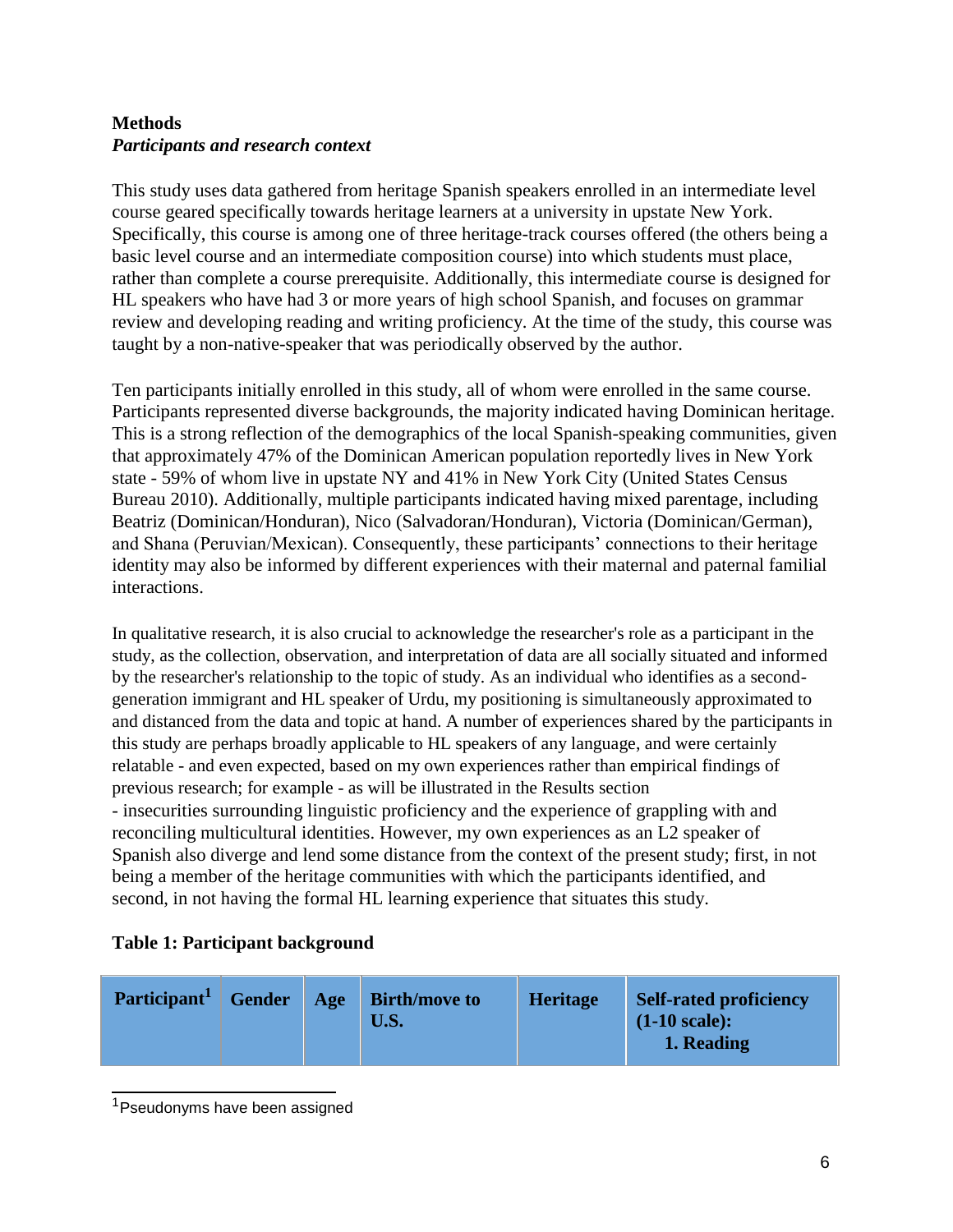|             |        |    |                       |                         | <b>Writing</b><br>2.<br>3.<br><b>Speaking</b><br><b>Listening</b><br>4. |  |  |
|-------------|--------|----|-----------------------|-------------------------|-------------------------------------------------------------------------|--|--|
| Beatriz     | female | 18 | U.S.                  | Dominican<br>/Honduran  | 9<br>8<br>$8\,$<br>$8\,$                                                |  |  |
| <b>Nico</b> | male   | 18 | U.S.                  | Salvadoran<br>/Honduran | 9<br>9<br>$8\,$<br>9                                                    |  |  |
| Tania       | female | 19 | Argentina; 4<br>years | Argentine               | $8\,$<br>6<br>9<br>6                                                    |  |  |
| Victoria    | female | 18 | U.S.                  | Dominican<br>/German    | 8<br>5<br>6<br>9                                                        |  |  |
| Shana       | female | 20 | U.S.                  | Peruvian/<br>Mexican    | 8<br>$8\,$<br>8<br>$8\,$                                                |  |  |
| Juan        | male   | 19 | Peru; 2 months        | Peruvian                | $\boldsymbol{7}$<br>$\boldsymbol{7}$<br>$8\,$<br>$\mathbf{9}$           |  |  |
| Lola        | female | 19 | U.S.                  | Dominican               | $\boldsymbol{7}$<br>10<br>$\sqrt{6}$<br>10                              |  |  |
| Navarro     | male   | 21 | U.S.                  | Dominican               | $\sqrt{6}$<br>8<br>$8\,$<br>$\sqrt{6}$                                  |  |  |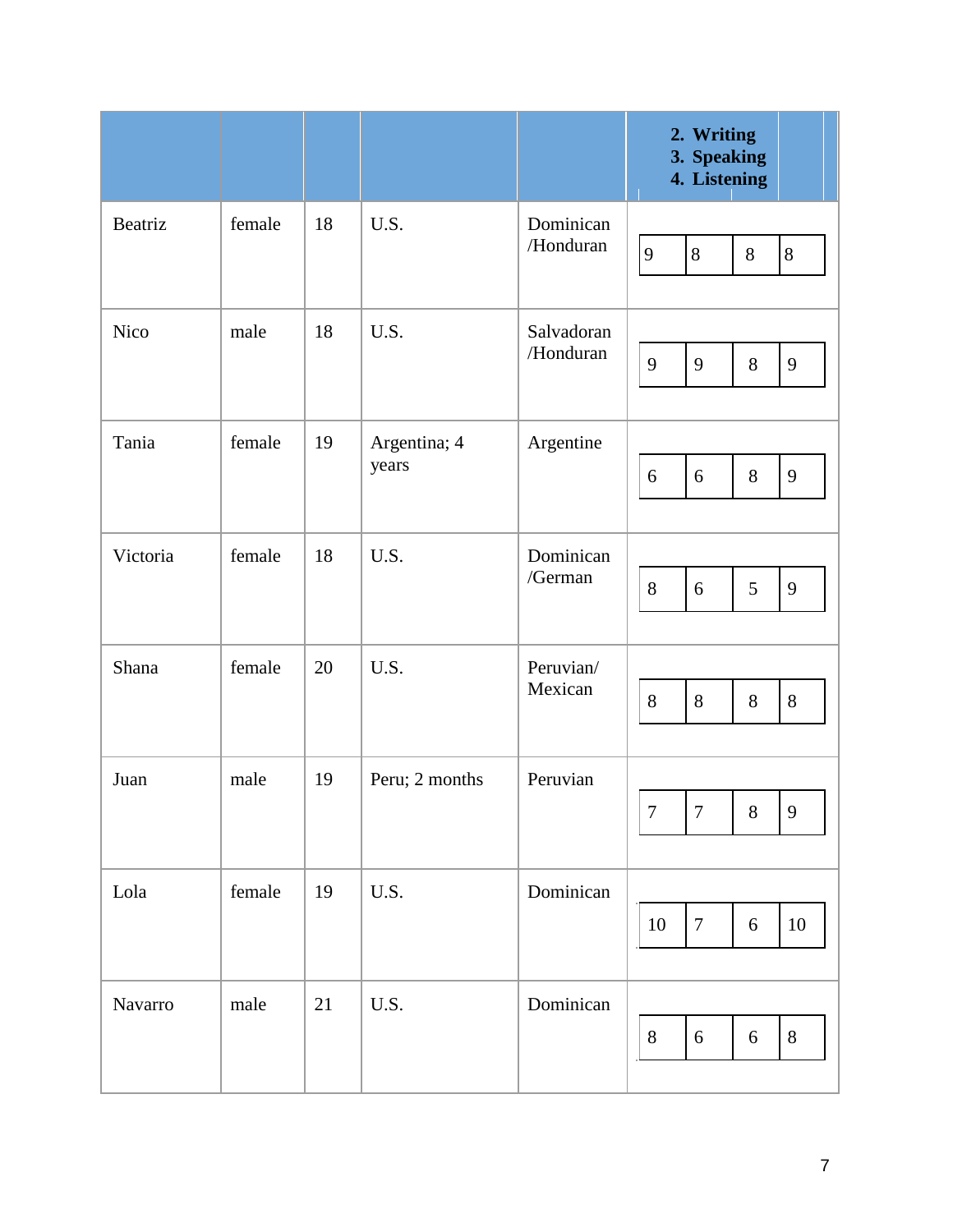| Danilo  | male   | 18 | DR; 6 years          | Dominican |   |   |    |    |
|---------|--------|----|----------------------|-----------|---|---|----|----|
|         |        |    |                      |           | 7 | 5 | 6  | 10 |
|         |        |    |                      |           |   |   |    |    |
| Marcela | female | 19 | Colombia; 3<br>years | Colombian |   |   |    |    |
|         |        |    |                      |           | 9 | 8 | 10 | 10 |
|         |        |    |                      |           |   |   |    |    |

Participants were also asked to indicate their level of proficiency in Spanish by rating their reading, writing, speaking and listening skills on a scale from 1 (weak) to 10 (strong) at the beginning of the semester. Because the scope of the present study does not include any measurement of learning outcomes, these self-evaluations were only completed once by participants.

#### *Tasks*

First, participants completed an initial background questionnaire detailing their personal, linguistic and cultural background, the responses of which have been summarized in the above tables. Participants also completed two interviews and two writing prompts - once mid-semester and again near the end of the semester. While both interviews and writing prompts touched on themes relating to heritage identity and its intersection with linguistic investment, the purpose of having two meeting times was to have participants reflect on their progress and experiences in the HL course as they were in the midst of the semester, as well as near the end when they would be able to reflect on their overall experiences in the course, and whether or not their course expectations had been met. Both interviews and writing prompts were conducted in Spanish; however, due to space limitations, only the English translations will be included in the results.

#### **Method of analysis**

The present study uses a narrative analytical approach (e.g., Polkinghorne 1995; Park 2011) to interpret data. Through this approach, emerging themes were identified through an initial review of the data, and were subsequently used for creating thematic categories for coding data in a second review. Adopting this holistic approach is advantageous for the scope of the present study, first, because the focus remains on learners' varied perspectives on their language learning and use, relying on their own understanding of their experiences and actions. Additionally, narrative analysis allows for comparisons between different participants' experiences regarding specific themes, and can also bring to the foreground any number of variables that may contribute to learners' perspectives. While a wide variety of themes became apparent through analysis, data will be organized by the three overarching themes that participants discussed in their interviews and writing prompts, and include the following: (1) early exposure to Spanish and its relation to attitudes towards Spanish and heritage identity; (2) familial and social dynamics, expectations and interactions as adult HL speakers; (3) learning Spanish formally as it relates to their classroom experiences, motivations, and attitudes. These results will be compared across participants in order to link these individual experiences to larger social structures that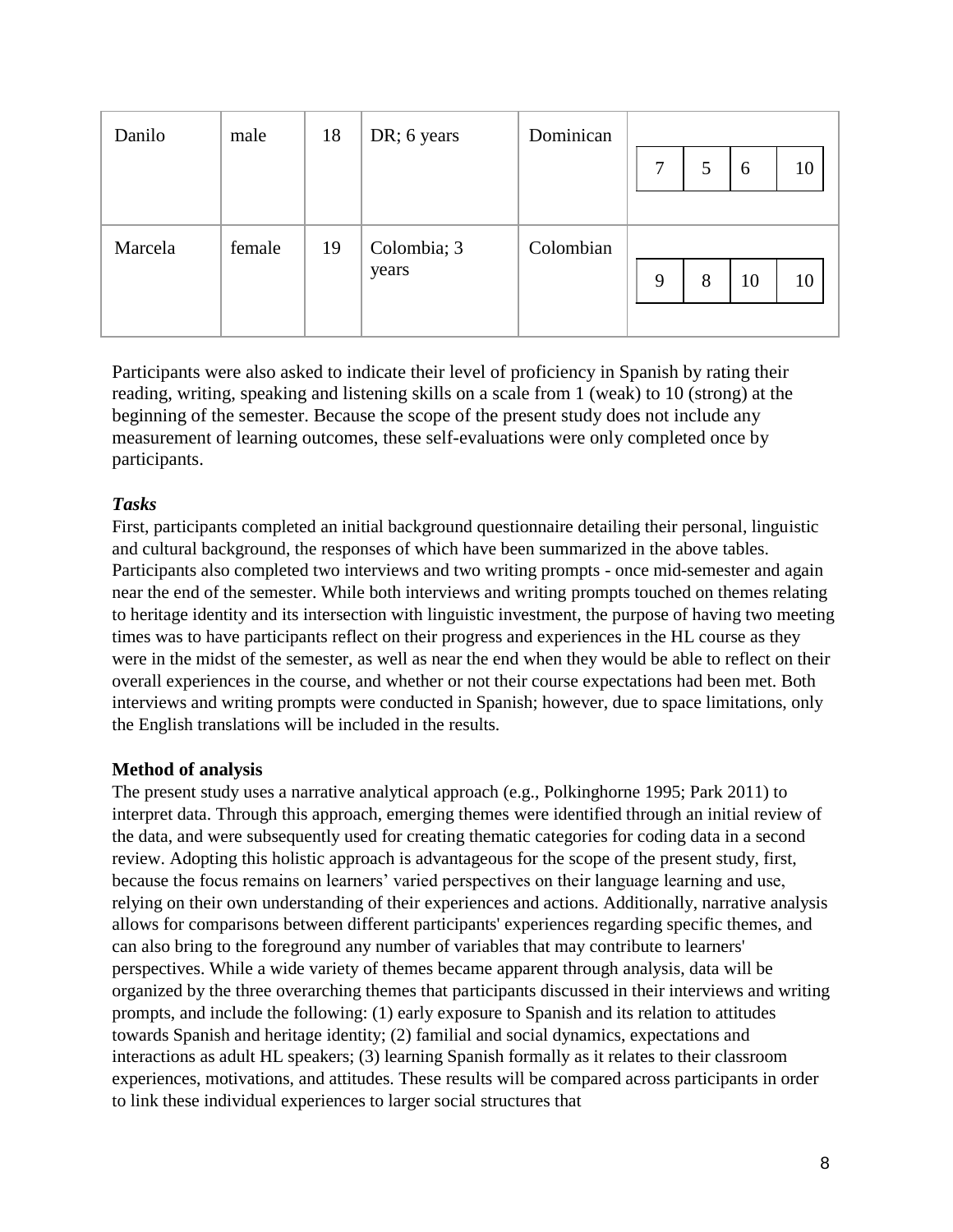may play a role in heritage speakers' investment in language learning.

#### **Results**

#### *Language attitudes, identity, and early exposure to Spanish*

One defining characteristic of HL speakers is the exposure to the HL at a young age that is often restricted to the home environment. Half of the participants in this case study - Nico, Juan, Danilo, Navarro, and Victoria - indicated being raised in Latinx communities in New York, as well as being active members of their respective communities:

I believe that the majority of my town was from...El Salvador, or Hispanic…from my school…my high school…60% were Hispanic. Because I played soccer a lot, I knew them, (and) through church, I used to do community service. *Nico, Interview 1*

I lived in a Spanish<sup>2</sup> neighborhood, so like I didn't really...got exposed to an American culture...people talk Spanish, knew Spanish. It was just like a Spanish community. *Danilo, Interview 1*

While neither Nico nor Danilo specified whether they spoke Spanish with those in their communities, exposure to and involvement with the heritage community suggests a greater degree of exposure to Spanish beyond the home environment, or at the least, exposure to the heritage culture, as Danilo pointed out. Here, it is also worth noting that Danilo's comment suggests that - for him - heritage and American cultures are distinct categories, despite the fact that the neighborhood to which he refers is in the U.S. Victoria indicated a similar upbringing, though additionally specifying that she used Spanish with her friends:

I lived in a very, like, Dominican-heavy part of Queens so I felt like, very a part of that community when I was younger. Like most of my friends spoke Spanish like my family, so... all my friends, like in preschool and in kindergarten and stuff, they were all Dominican...I definitely...feel like I lost a lot of, like, my connection with that because I moved -like, after, um, kindergarten - to a much like, whiter part of the city, so most of my friends were white and like, my parents spoke to me in English because they didn't want me to like, fall behind...in school..so I like, forgot a lot of my Spanish, like, maybe between the ages of like, 6 and like 10, I mainly only spoke English...so now I...I don't know, I feel less connected to..like being Dominican, than when I was younger...I wish it was different, like I definitely wish I spoke Spanish better...um, like, I speak it fine, um I just feel very insecure about it, and so, like, because of that I mainly only speak it with like, my family and like even then I still feel kind of insecure about it...yeah I wish I felt more...connected to it. *Victoria, Interview 1*

Here, Victoria points out the change in her language use when her family moved away from the Dominican neighborhood in which she had been raised. However, this switch to English - which she notably connects to her loss of Dominican identity and insecurities about speaking in Spanish - is also attributed to her parents' decision to speak to her in English for the sake of her studies.

 $2$ Here, Danilo is referring to a Caribbean community whose members are predominantly Dominican and Puerto Rican.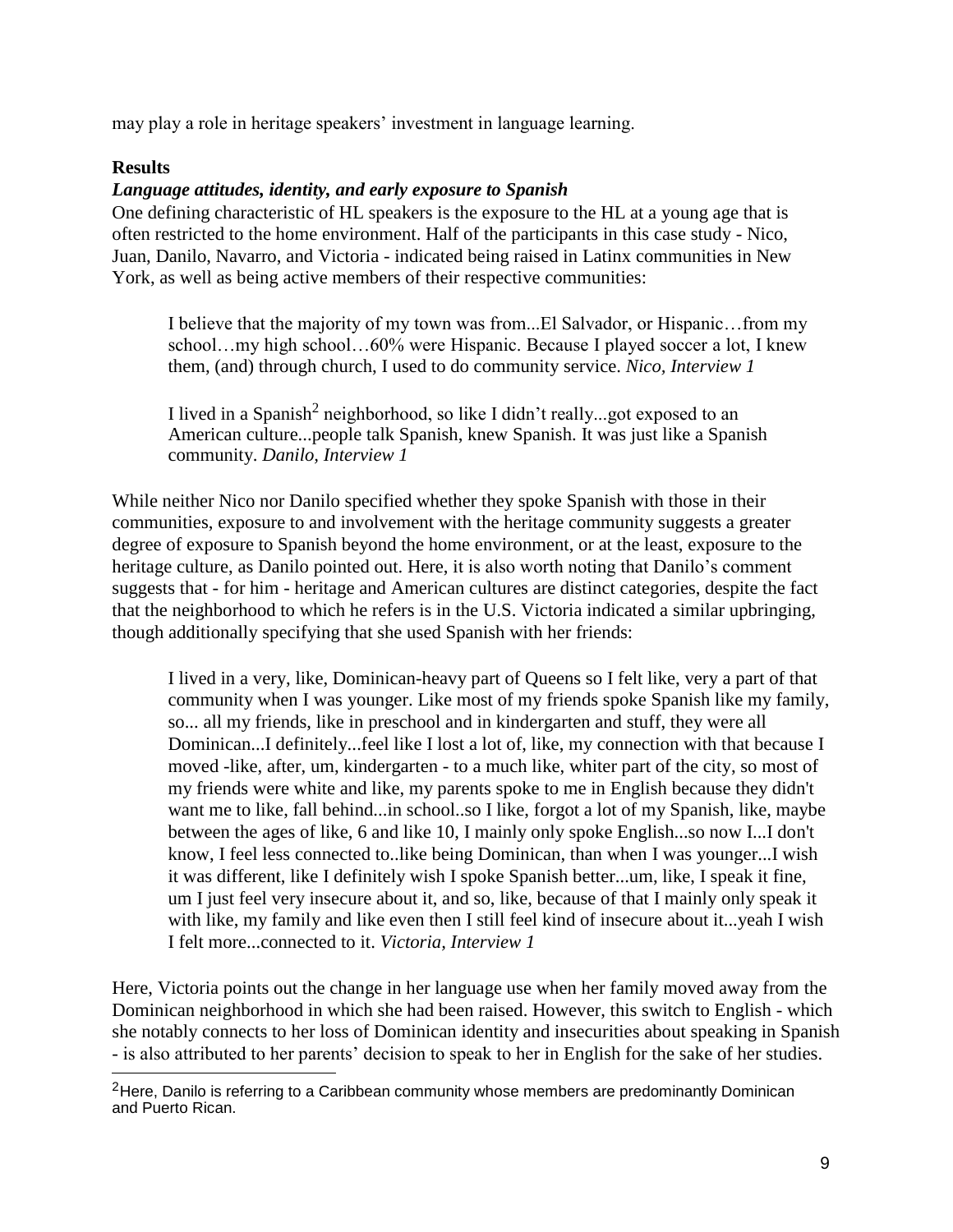Still, Spanish remains an important household language for most of the participants, particularly between parents and children:

I only used Spanish at home...my parents speak Spanish. My mom, she speaks almost no English, so the only way to communicate with her is with Spanish, and my dad, he can speak both, but it's best to speak in Spanish. (And your siblings?) But with them I speak in English. *Marcela, interview 1*

My first language is Spanish, but once I started to go to school...I learned English, but at home, Spanish is always, always spoken...well, with my little brother, between us we speak English, but my parents don't let me speak English with them, I always have to speak Spanish. *Tania, interview 1*

While Victoria's parents chose to incorporate English at home, Tania was the only one to indicate that her parents had strict rules relating to language use and required her to use Spanish with them at home. For both participants, however, Spanish use was limited to parent-child communication, while English was used between siblings. Nico similarly indicated that he used Spanish with his parents, as well as a preference for doing so:

I like to listen to Spanish...I used to watch soccer, so I'd listen to different accents like from Spain, or South America, from Central America, and I always liked it...I never had any trouble speaking Spanish...my mom likes to compare me to my cousins...now they're very...compared to me...they understand it, they speak it, but it's not so…fluent...compared to the Spanish that I speak...they're more comfortable with English...they even speak English with their parents...I don't like doing that. *Nico, interview 1*

Here, it is evident that Nico spoke and understood Spanish with ease and confidence. Additionally, it is worth noting that Nico is the only participant to indicate that he was praised for his Spanish, as several of the participants shared negative experiences with Spanish among family and friends when traveling abroad to their heritage countries. Participants attributed these negative experiences to their limited proficiency in Spanish:

When I would go to Peru...I didn't know Spanish, and my whole family...they'd make of me...my cousins would say 'you can't speak Spanish' and it made me feel bad because I wanted to communicate with them. *Juan, interview 1*

I feel like in other people's eyes you wouldn't be considered a true Peruvian just because you don't speak the language. *Juan, interview 2*

Um...I liked it (Spanish) when I was little, but then it was like, funny to my family that I could speak Spanish...they'd laugh if I spoke it, so then it made me self-conscious about it, I guess. So I just like, didn't do it...unless I'm like, talking to my grandmother or my grandfather or something like that. *Lola, interview 1*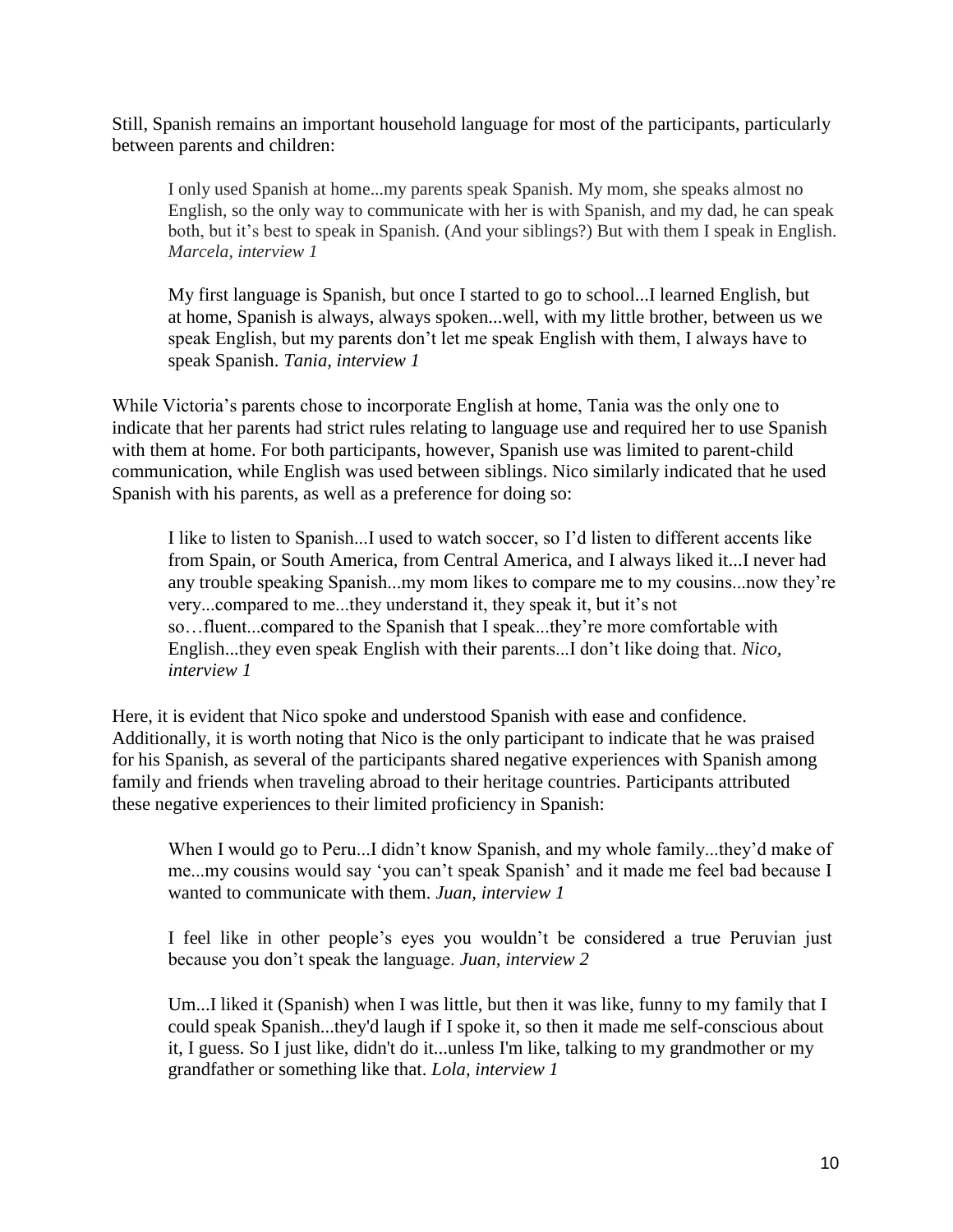I felt stupid...I avoided speaking Spanish...they'd make fun of me a lot...I felt...different, because they called me the...American...as an insult. *Navarro, interview 1*

From these comments, it is clear that - at least for Juan, Lola and Navarro - the negative comments from family and friends relating to their linguistic competence resulted not only in shame - but also wanting to avoid using Spanish, as well as having feelings of not belonging and/or identifying completely with their heritage backgrounds. Victoria, Beatriz and Shana also indicated sentiments of not identifying entirely with their heritage backgrounds and attributing this to either their linguistic abilities or to being American:

All my cousins speak very good Spanish and like, I don't...and they like to make fun of me...also, like, not being being fully Dominican...like...I don't know, it just makes me more insecure that I don't have like, that full identity or experience that all of my family did...like, all of my cousins heard it (Spanish) from both of their parents<sup>3</sup>. *Victoria, Interview 1*

I know a lot of people that say...that when they go to their countries…they'll never be Dominican enough, or they'll never be Honduran enough...because they come here and...we've assimilated to American culture, so it's like we have part of that culture and then, because of that we won't be 100% like them. *Beatriz, interview 1*

When I went to Peru with my mother and grandmother in 2016, and everyone said that my language wasn't the best...everyone from my mom's side criticized because I had an American accent. I feel a disconnection with Peruvian culture because there was a barrier and that barrier was my Spanish. I felt upset. I couldn't communicate with my cousins like before because I was frustrated all the time...when the rest of my family made fun of my Spanish, I didn't want to speak Spanish anymore. *Shana, essay 1*

The above comments highlight arguably one of the biggest challenges for HL speakers who identify multiculturally. Through interactions with those who identify as Latinx, these participants indicate that also identifying as American comes at the expense of their heritage identities, as reflected in their remarks about not identifying "fully" or "enough" with their heritage background. Much like Danilo's previous comment that suggested a separation between heritage and American culture, the above comments similarly indicate that - perhaps to members of Latinx communities outside the U.S. - being an English-speaking American made these participants less Latinx. Tania offers further observations about the challenges of having a multi-faceted identity that others occasionally do not accept:

I believe there's a lot of ignorance...first because I don't look like a typical Hispanic, or it's not that there is a...look...there is no typical Hispanic but a lot of people, when they see me, they'll never think that I'm not...American...when they find out I'm Jewish, and they say that 'you aren't from Argentina,' and I say, 'yes...and 'I'm also Jewish.' And they don't understand that you can be both. It happened in high school that...in this class

 $3As$  indicated in her background questionnaire, one of Victoria's parents is German.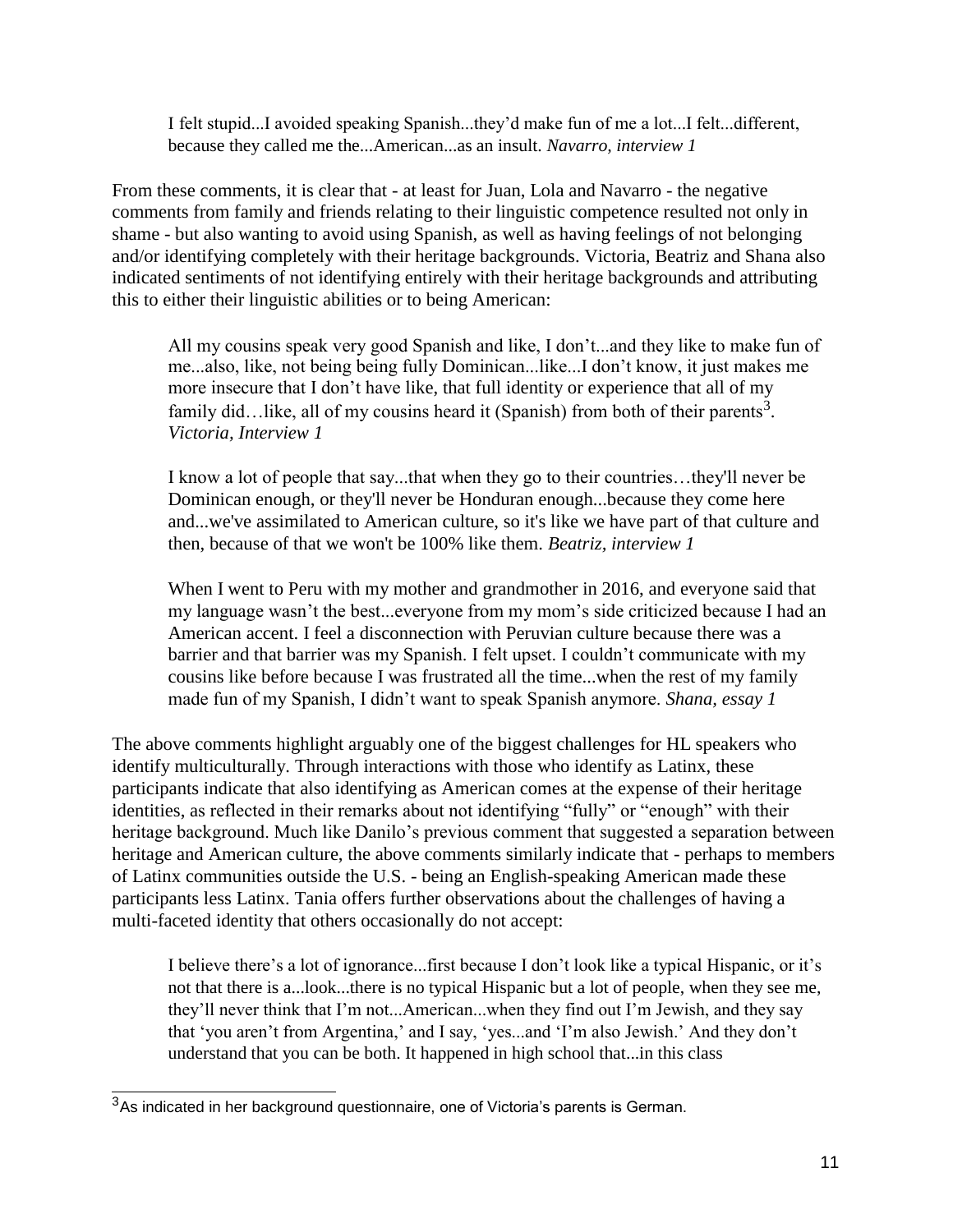for natives...the substitute teacher comes in and asks, 'Oh, what are you, the *gringa* (American) of the class?' *Tania, interview 2*

Here I'm different from Americans, and there I'm different from Argentines...I'm in two boxes. *Tania, interview 1*

In the supermarket (in upstate New York), a lot of people who work there are Hispanic, and when I go or my parents go and they ask them...in Spanish - because it's easier for my parents to speak in Spanish than in English - and they...they answer in English, even though it's harder for them...to speak in English. .. because they think that we're practicing our Spanish...they don't think we speak Spanish and it's easier for both people to speak in Spanish instead of English - which is the second language for both people they think we're Americans and we want to practice our Spanish with these people. . it happens a lot...like they don't accept us as Hispanics or Latinos. *Tania, interview 1*

Here, Tania similarly acknowledges her dual identity as an American and Argentine. Like her classmates, she does not describe these multiple facets as being part of a single identity, but rather places each of these identities in distinct "boxes." Furthermore, Tania is also in the unique position of being the only Jewish participant in this study, and indicated that for many, having an Argentine and Jewish identity appears unexpected and incompatible. Additionally, she also indicates that because of her light-skinned appearance, she is usually assumed to not be Latinx, owing to prevalent assumptions about homogeneity of Latinx appearances, including by others who also identify as Latinx. This theme is echoed by Shana, who indicates that there are specific expectations of Latina women:

...everyone has to look good, and especially for Latinas, there's one specific image for Latinas...they have to look good, like, you know, tan, but like..light tan. . not too dark, it's just like tan-ish...perfect face, eye lashes, nice long hair, it's just like...I feel like it's all kind of the same. . and I just feel like we're kind of pressured to be like that because all the men say, 'oh I like a girl like that,' and it's just like. . that's makeup, that's money. *Shana, interview 1*

Like Tania, Shana is also critical of the generalizations made about Latinx appearances, focusing specifically on heterosexual male expectations of women. Additionally, Shana indicates that these expectations assume a degree of socioeconomic privilege, where conforming to this specific Latinx image requires money. While Shana did not specify how she positioned herself among these expectations, based on our interactions throughout this study, Shana did not appear to conform to the physical expectations described above, maintaining short hair over the course of the semester and wearing minimal to no makeup.

#### *Familial and social dynamics, expectations, and interactions as adult HL speakers*

Participants' interactions with family and friends also connected to their language use in various ways. For instance, Lola and Juan both indicated that their relatives had specific expectations about their speaking abilities, both in terms of proficiency and accent: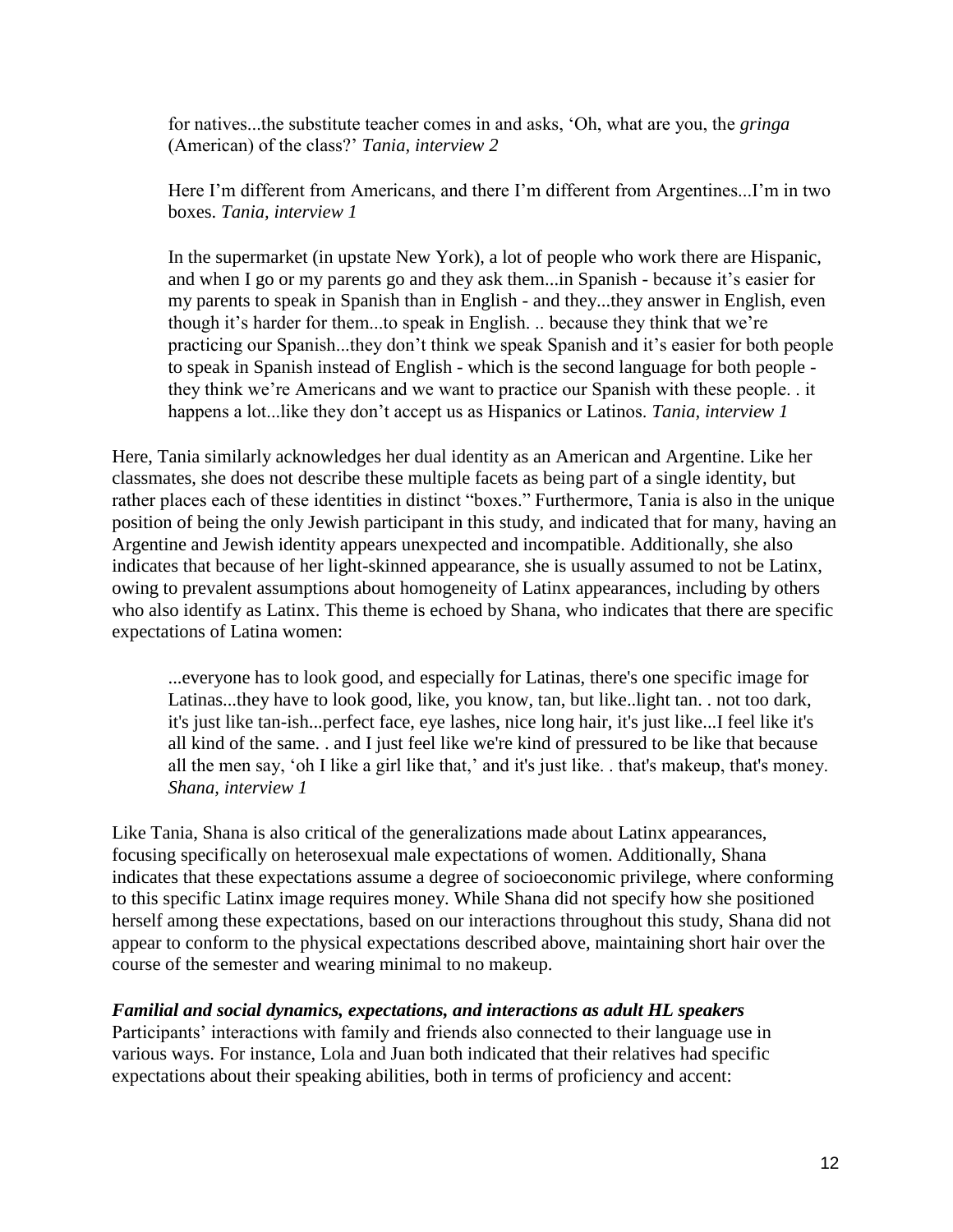...when I first started talking in front of my family, they were like 'Oh my gosh, you don't have an accent, you don't talk like a white girl that's trying to learn Spanish'...you feel pressured to really blend in, like talk, not have an accent and all this stuff (in Spanish)...and then I don't really have, like any pressures from, like the American side. *Lola, interview 1*

I think that if you're from a Spanish-speaking country, like your family would assume that you know how to speak Spanish, and you're supposed to know Spanish...like, even when I was little, my family, like...they always viewed me as...already knowing how to speak Spanish, but once they heard me speak...they were like, really surprised that I couldn't, 'cause...I grew up here in the United States, because I uh, left Peru when I was like, 2 months old, so I didn't have the ability to like, learn Spanish like, a lot, like others, and...the only people that helped me, was like my parents. *Juan, interview 2*

In addition to having linguistic expectations centering around proficiency, participants also indicated that others expected them to use Spanish for specific contexts. For example, Danilo shared that a Mexican friend had teased him for not listening to Spanish-language music, which to her - made him more American than Latinx:

I had a conversation with my friend the other day - she's Mexican...she always jokes around with me, saying, like I'm a *gringo* (American) because I don't like - even though I'm Dominican, I came here - like, I listen to like, rock, pop, um...indy-rock, rap, and I like, don't listen to Spanish music, 'cause she does...like Spanish rappers, those types of Spanish music...She says, 'you little *gringo*, you don't listen to Spanish artists.' like Spanish artists and all that. but like I don't feel like I'm..a white person or American. I'm still Dominican, right? *Danilo, interview 1*

In contrast, Marcela indicated that she had a friend who encouraged her to appreciate her heritage identity:

...in a Catholic school and I met a friend, who's from Cali in Colombia and...we're still friends...when I met her, I started to understand my...my heritage….I understood more, why I'm Colombian, and why I must feel pride in it...she was like...she had more pride in being Colombian. *Marcela, interview 1*

For Danilo and Marcela, Latinx peers appear to not only hold expectations of each other regarding having connections to one's heritage culture, but - as in the case with Danilo's friend - may connect specific cultural components - such as music - to heritage identity. Danilo, however, rejected the idea that his taste in music impacted his sense of identity.

#### *Learning Spanish formally: experiences, motivations, and attitudes*

When discussing the experience of learning Spanish formally, participants shared mixed experiences. Navarro explained his motivation to take Spanish classes, once again introducing shame as a factor: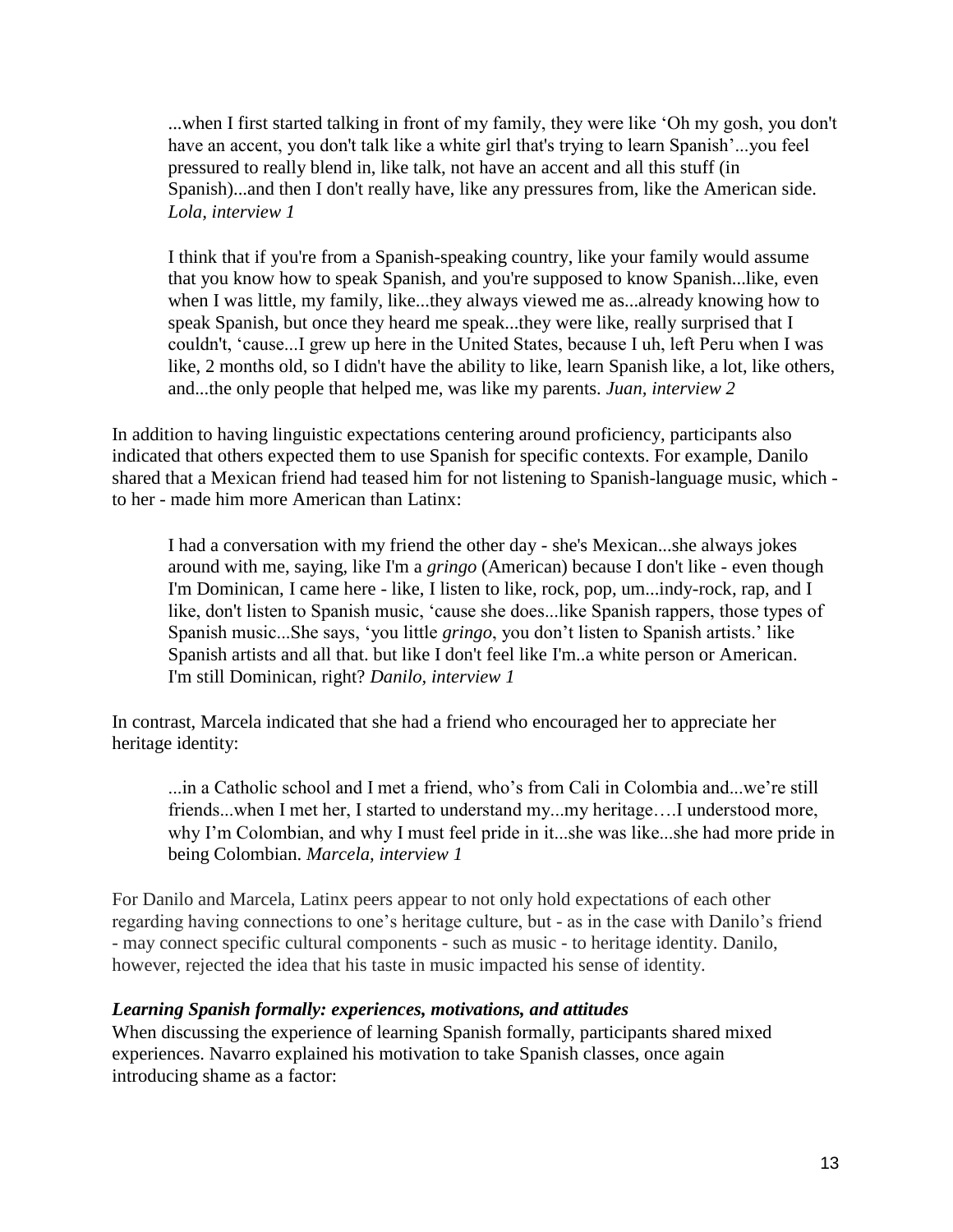I couldn't translate a medical letter for my older aunt. I didn't know how to translate the sentences in Spanish. I felt very bad because I couldn't help...that motivated me to improve my Spanish. *Navarro, Essay 1*

The above demonstrates that Navarro's limited proficiency and inability to help his relative serve as a motivation to improve his Spanish. This contrasts with Navarro's previous comment in which he indicated that he was made fun of for his limited proficiency when he was younger, and cited his feelings of shame as a reason to not use Spanish. Upon enrolling in their HL course, Juan and Lola indicated feelings of self-consciousness in the classroom setting:

When there's an activity that has to do with...someone from class, like partner (work), and he'd know more Spanish than me...I'd feel ashamed because I'm in a Spanish class...he thinks I must know...all of this. *Juan, Interview 1*

...we did a debate, and we had to present in front of the class and...I was just like nervous to mess up, because I feel like, there's a pressure in that class, kind of...like, almost to...be able to speak Spanish, even though some of us like, can't really like, speak fluently, there's just like, more repression in class because everybody is like, of a Hispanic background. *Lola, interview 1*

Juan's connection between assumed linguistic competence and being enrolled in a Spanish class is an unclear one; this may refer to a self-consciousness that stems from interacting with classmates whom he perceives to be more proficient than he is. This may also stem from perceiving his classmates to assume in one another a certain level of linguistic knowledge, given the intermediate level of the course, or even the heritage learner focus of the course. Lola expresses a similar self-consciousness about the level of proficiency she would project during a class debate, and further indicated that this discomfort leads her and her classmates to hesitate to participate. Nico, however, was exceptionally confident about his Spanish skills in comparison to other participants and indicated a strong willingness to participate in his class:

If I have the answer to the professor's question...I also want to give a chance to the others, but if I have the answer...I'm always ready to respond. *Nico*, *Interview 1*

As mentioned previously, Nico is the only participant to have indicated receiving positive reinforcement for using Spanish at a young age, while other participants shared negative experiences. This distinguishing aspect of his upbringing may have thus contributed to his confidence as an adult Spanish speaker. Additionally, participants commented on specific course content that they felt was relevant to them on a personal level, as well as expectations they had prior to enrolling in the heritage Spanish course:

We're also dealing with things that like...we can relate to...this is stuff that we like, experience, that we've witnessed, that we've lived through...like, they talk about immigration a lot and..like...the majority of us know people who have - who are immigrants, or who have parents who are immigrants, or even are immigrants...so like, that's a topic that's very like, important to us. *Beatriz, interview 1*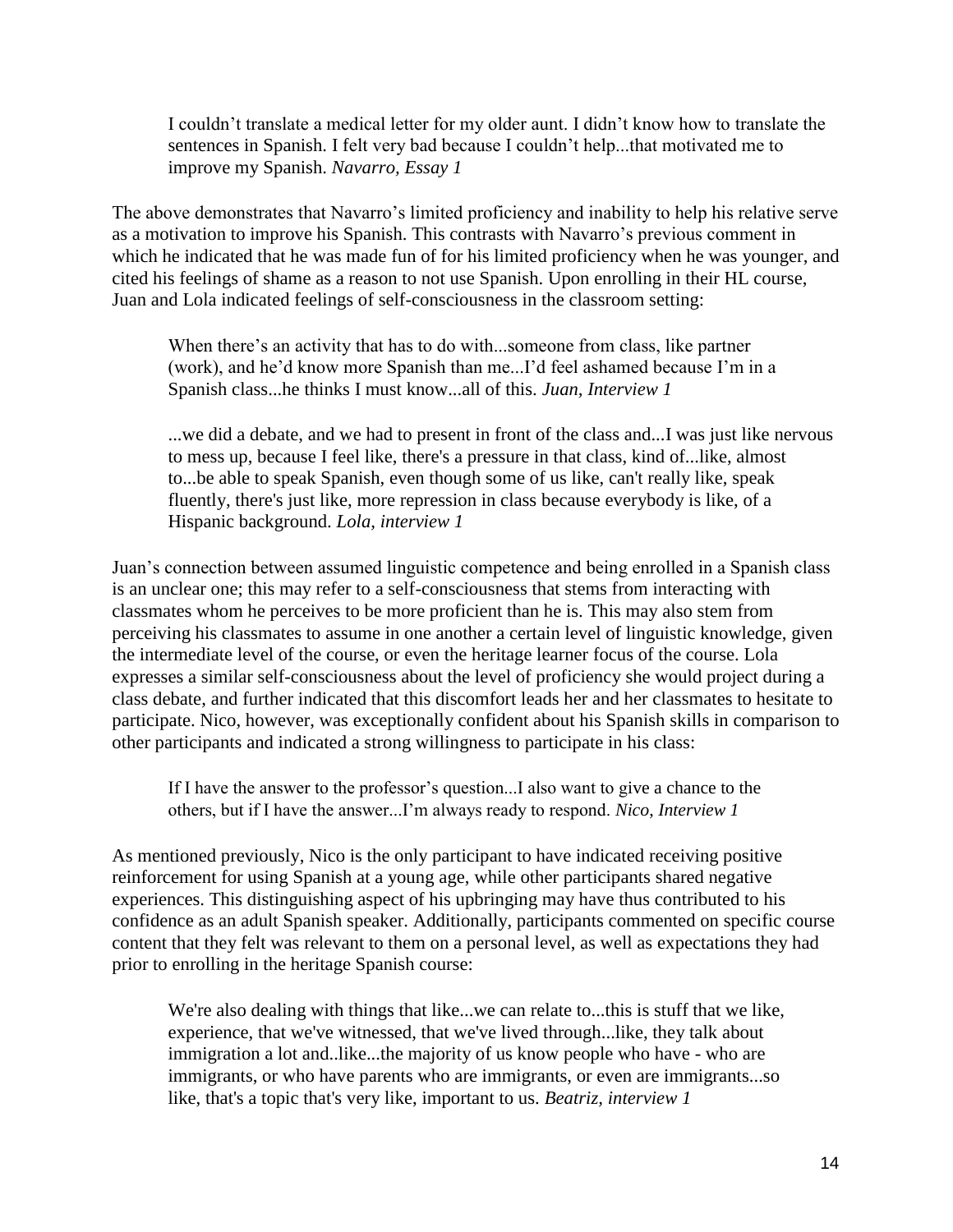I thought maybe...like, we'll talk more about identity and like, how you associate with yourself with the Spanish world, or like how maybe like, um...like you get made fun of for being a bit more of this culture than that, you know? *Shana, interview 1*

As illustrated above, Beatriz and Shana both express an interest in course content that was particularly relevant to them as HL speakers, though Shana indicated not discussing identityrelated themes to the extent that she had expected. However, in terms of linguistic outcomes, most participants reported that the HL course in which they were enrolled had met their expectations in that they had made gains in their communication skills, more positive attitudes towards variation in Spanish, and overall confidence in their speaking abilities, the last of which was perhaps the most salient issue among HL speakers:

I think I had like...stereotypes...of Dominicans, like, you know, that they have like...like, bad accents...but now I know that...I'm like, more open to that. *Shana, interview 2*

...before, I didn't like (Spanish) so much because I didn't know anything about Spanish...but...the more I...know...Spanish, the more I like it. *Juan, interview 1*

...I had problems because I didn't know enough...I didn't know...quite how to pronounce things in Spanish, so...it's the only problem that I had but...more and more in class...like I saw I got better and so...I started answering more questions. *Juan, interview 2*

Tania, however, had notably different experiences - both in the HL course she was enrolled in at the time of the study, as well as previous Spanish courses - owing to her own heritage background that often set her apart from other Spanish speakers:

As my ancestors are from Europe, I look more American and not like a Hispanic or Latina. A lot of times it's happened to me that someone doesn't trust my abilities in Spanish, or that the teacher or professor thought that I shouldn't be in their class because of how I look. *Tania, Essay 1*

Today we had to read a...a story about communion, so, like...I can't participate in this part, because I don't have...experience...or we talk about...Easter, and Jewish Easter. He talked about both holidays, but afterwards we had to read articles and he only posted Easter, not Jewish Easter....I didn't feel bad, but...I couldn't relate to the others. *Tania, Interview 2*

I believe that we learned what being Hispanic or Latina means, and the differences...I still struggle to be able to...I don't know...like there's no box that I can check that applies to people like me. *Tania, Interview 2*

While not attributing her experiences as strongly negative ones. Tania indicates that these experiences still set her apart from others, ranging from assumptions being made about her linguistic proficiency based on her appearance, to being unable to relate to specific course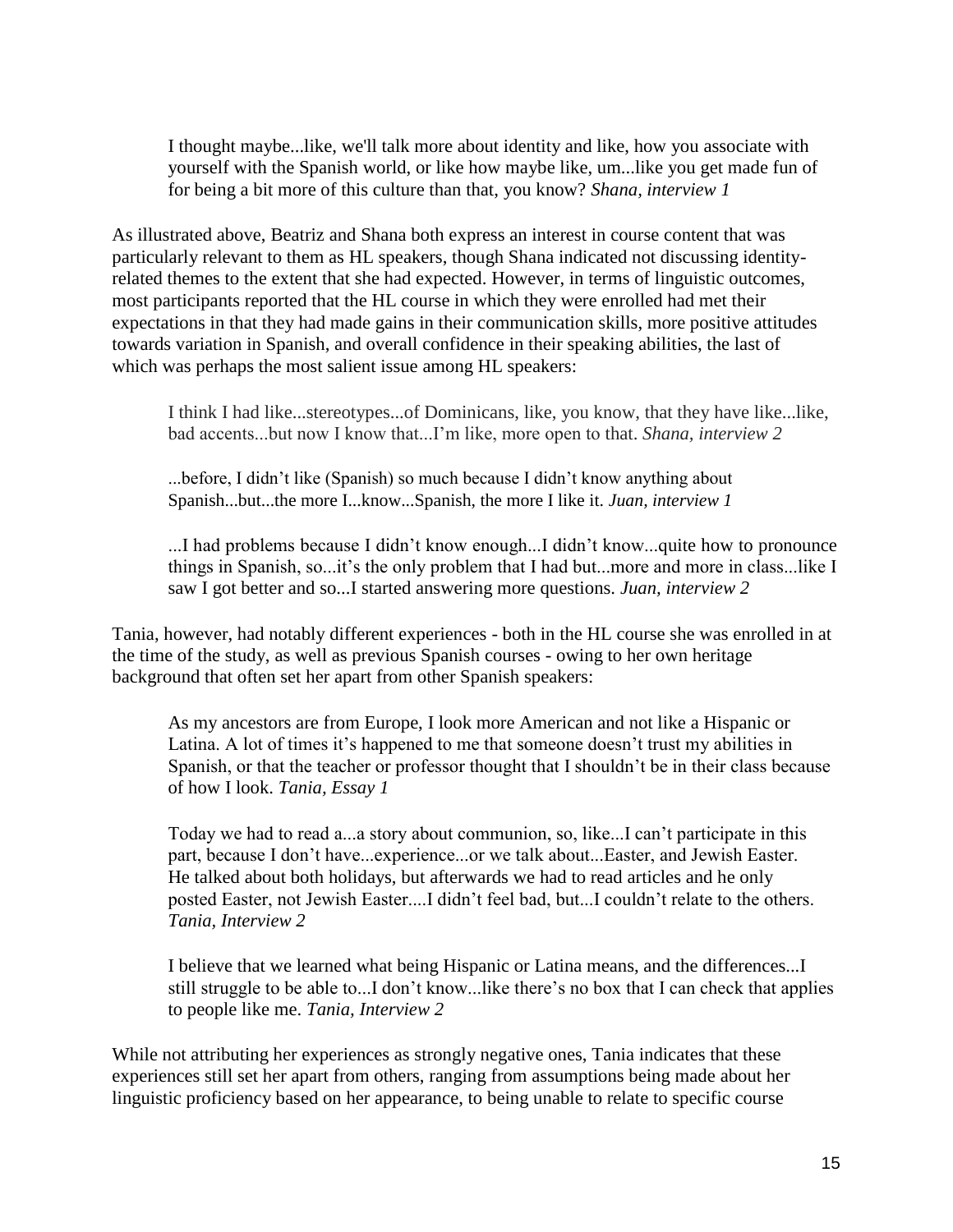content the way her peers could.

Finally, participants used their formal classroom experiences to reflect on their motivations and attitudes towards learning, using and maintaining Spanish - and frequently indicated that they connected it to familial relationships:

...maintenance of my heritage language/culture is important because it gives me the ability to communicate with my family and other people that speak Spanish. *Juan, Essay 2*

It was only among the female participants, however, that passing Spanish on to the next generation was mentioned as a priority:

Since it's not my first language it's hard for me to talk sometimes and I don't want it to stop me from teaching my children. *Beatriz, essay 2*

I believe it's important to maintain one's heritage language and culture...it's important for a lot of people, specifically children of immigrants, because they have a very strong connection to their heritage country, due to their parents. It's very important for me, because I want my children to speak Spanish, and have a Dominican identity. *Victoria, Essay 2*

I hope that when I'm older, I can speak with my kids...it's important for me to be able to pass my language and heritage on to the next generation. I hope that they don't need to learn Spanish in school and understand everything...because I spoke with them. *Lola, Essay 2*

It's important to maintain Spanish and my heritage culture because I want the next generations to remember their heritage language/culture. Also, it's a thing that gives one some identity, it's something that makes a difference. Heritage language/culture gives a story and it's a memory of where you are from/an origin. *Shana, Essay 2*

These comments suggest that perhaps HL maintenance is - at least to some extent - grounded in gendered expectations, where language maintenance across generations has been notably associated with mothers rather than fathers (Ehlich, 1997; Mukherjee, 2006). Outside of connections to their heritage identities, however, Nico and Marcela connected learning Spanish to their professional aspirations, which they had shared at the start of the semester:

I want to learn to speak it better, in order to speak with my family, to converse with them, with my family in El Salvador...and also because I have a desire to be a Spanish teacher. Nico, *Interview 1*

So, I want to (be) um...an immigration lawyer and after that I want to be a judge, a judge, so I want to perfect my Spanish in order to be...a bilingual lawyer. *Marcela, interview 1*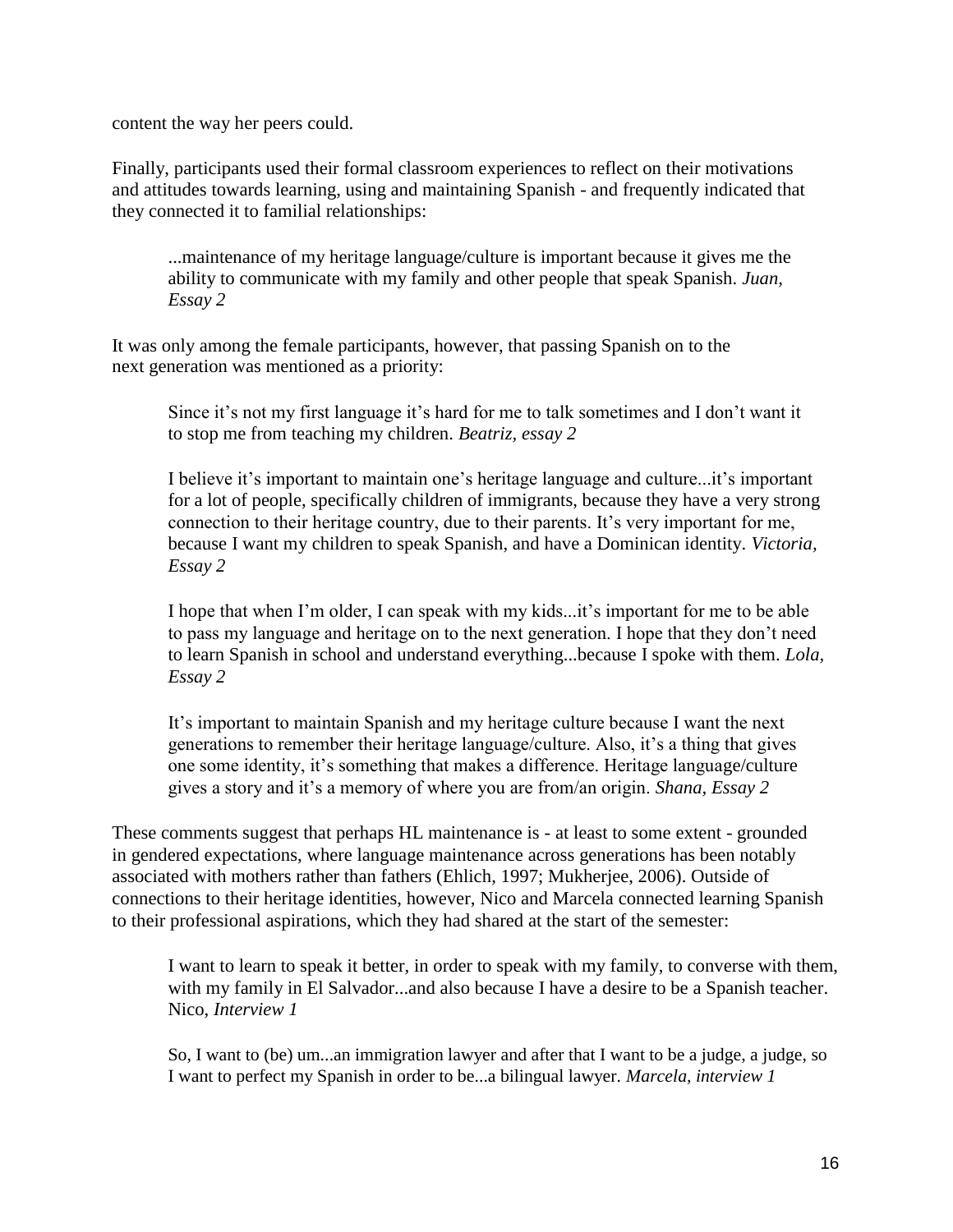While Nico and Marcela were the only participants to connect HL education with their professional goals, it is evident that - for several participants - further developing proficiency was not only a central goal in enrolling in their HL course, but was also viewed as being additive to their heritage identities.

#### **Discussion and conclusion**

Several themes emerged when looking at participants' responses collectively. First, participants frequently indicated not identifying completely with their heritage backgrounds, often using terminology that reflected an "identity deficit," such as Juan indicating not being seen as a "true Peruvian," Victoria not being "fully Dominican," or Beatriz sharing that second generation immigrants did not feel that they identified "enough" in comparison to those in their countries of origin, or were not "100% like them." Moreover, these reflections - similar to findings from previous studies (Goble 2016; Park 2011; Sánchez-Muñoz 2016) - are often tied to Spanish language skills and not having a level of proficiency that is comparable to native speakers from their countries of origin. Additionally, this is attributed to associating with American culture alongside their heritage cultures. The theme of multifaceted identities, was in fact a common sentiment among participants. While this often meant a dual identity for some participants - Juan, Danilo, Lola, and Navarro - several participants also associated with more than one heritage identity, and often indicated relating to one identity more than the other, primarily due to the comparative degrees of exposure to each culture. In the case of Tania, her Jewish background also emerged as a significant part of her identity, which was - as she noted - at odds with her Argentine identity, or at least perceived to be the case by others though not necessarily for herself.

Furthermore, while participants frequently acknowledged and embraced their connections to multiple cultures, it is noteworthy that participants in this study typically referred to heritage culture as being separate from - rather than part of - American culture. This often appeared in connection with the aforementioned sense of identity deficit, where social interactions in and outside of Latinx communities led participants to not feel a full sense of belonging, due to either not "looking" American enough in their appearances, or not "sounding" Latinx enough when speaking Spanish. This would suggest a causal relationship between social interactions that rely on monolingual and monocultural standards, and participants' tendency to regard heritage and American identities as separate instead of as overlapping or intersectional.

Additionally, when sharing about their perceived linguistic deficiencies and their motivation to formally learn Spanish, participants typically cited having difficulty with productive skills speaking and writing - while none of them indicated having any difficulty with understanding written or spoken Spanish. These responses were also reflected in participants' self-evaluations of their skills, where the majority of participants rated their speaking abilities as their weakest skill, often alongside writing. Developing these productive skills, as indicated by participants' responses, serves to help them achieve their reported goals of being able to better communicate with their families, and - in the case of Nico and Marcela - serve them professionally as well. Additionally, participants' perceived improvements to their proficiency in taking the HL course resulted in improved attitudes towards Spanish and identifying more with their heritage cultures, offering further support to Norton's (2000) argument that a learner's linguistic investment is also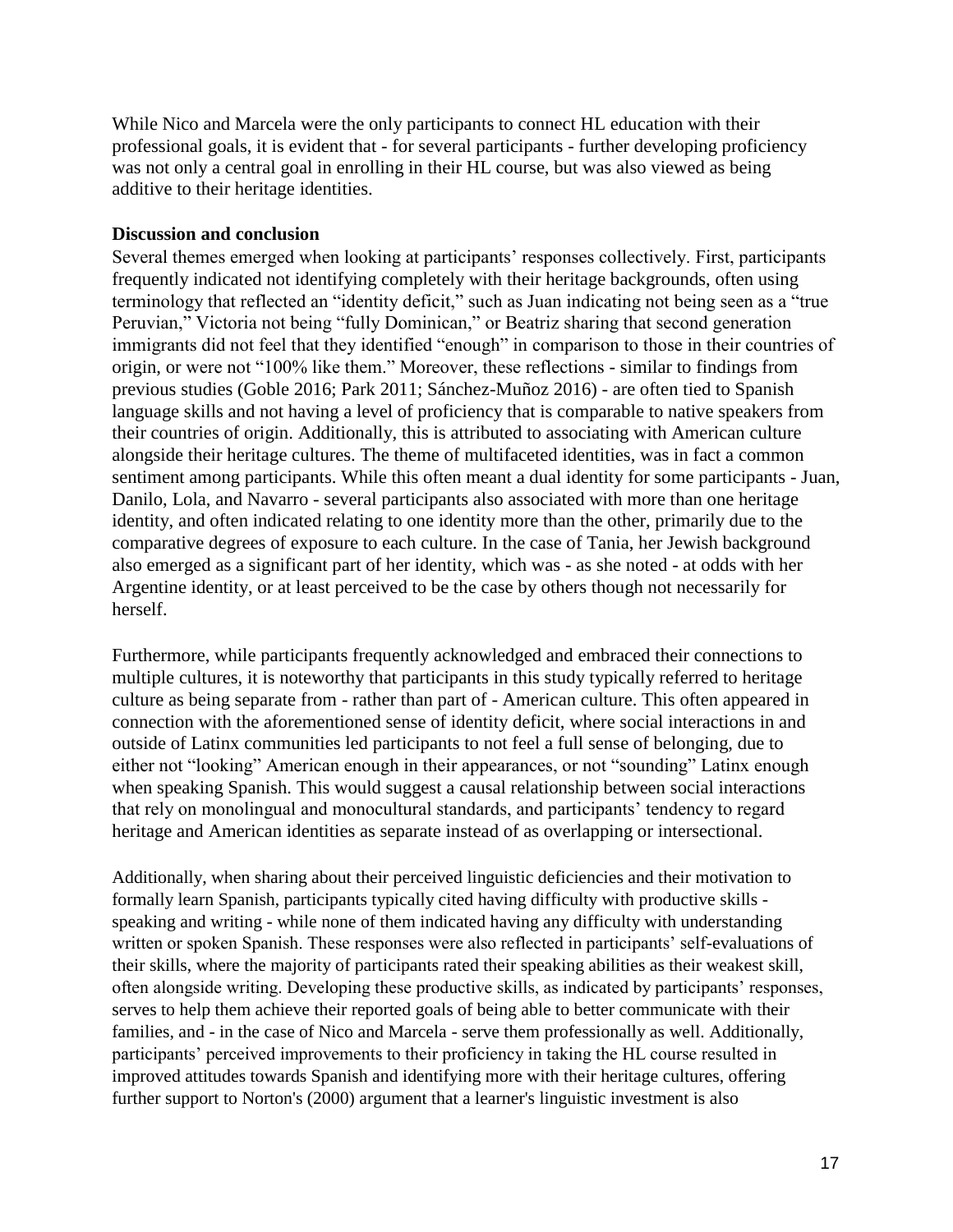an investment in identity. However, while participants reported that improving their productive skills was a motivating factor for enrolling in the HL course, it should also be pointed out that some participants - specifically, Navarro, Juan, and Lola - commented on insecurities with regard to using Spanish in the classroom, while Nico's strong productive skills made him more comfortable with participating actively in class. In other words, throughout the academic term, learners functioned under the belief that their productive skills needed to approximate that of a monolingual Spanish speaker in order to be able to participate and meet their classmates' expectations. Given these findings, it is evident that many HL learners may approach language learning through a proficiency-based approach; as demonstrated in previous studies (Burns 2018, Clark and Coryell 2009, Pomerantz 2002, Showstack 2018), this approach often uses monolingual standards and/or is utilized in L2 classrooms - in order to measure their success as bilinguals.

One of the most critical observations, however, is the extent to which language learning is a social practice, as evidenced by participants' comments on how their language use and attitudes - as well as the way they relate to their heritage identities - is shaped by their interactions: family and friends teasing or encouraging their use of Spanish or their accents; how other individuals including other members of the HL community - perceive them and sometimes do not accept them for not conforming to a preconceived model of what a Latinx should look or sound like. Moreover, these influences come into the HL classroom as well, as seen by participants maintaining beliefs that they are expected to speak Spanish a certain way or at a certain level of fluency. Given that these negative attitudes stem from HL speakers' early exposure and experiences with Spanish, it would perhaps be beneficial to HL speakers if HL programs were available earlier on in their academic careers - well before the university level.

This study also offers new insight into how participants invest in their HL, as well as its connection to one's heritage identity. Specifically, while participants often discussed their motivations for studying Spanish, being motivated to learn was not necessarily indicative of static personality traits of these individuals, but rather, a form of investment, as described by Norton (2000). Participants indicated a great degree of investment in formally learning their HL because of the range of benefits they perceived in acquiring a higher level of proficiency in Spanish: while only two participants indicated that they were motivated to study Spanish for professional gains, all participants understood their language skills as being deeply rooted in their heritage identities, often citing that a lack of proficiency in Spanish made one feel or appear to be less Latinx. More than that, this investment is evidently rooted in participants' various negative experiences with speaking Spanish outside of - and before enrolling in - their HL course. Juan in particular - who had vocalized in multiple contexts that he had been teased for the way he spoke Spanish and was not seen as a "true Peruvian"- observed a positive impact from formally learning Spanish, indicating that doing so not only improved his proficiency and therefore confidence in communicating, but also improved his attitude towards Spanish. As such, investment in HL learning is also an investment in heritage identity for these participants, where linguistic capital is attached to the HL and plays an important role in how HL speakers are socially positioned among other Spanish speakers. Lastly, only the female participants refer to language maintenance in relation to their potential roles as mothers by indicating a desire and/or responsibility to transmit their HL identity to the next generation. Like the female participants in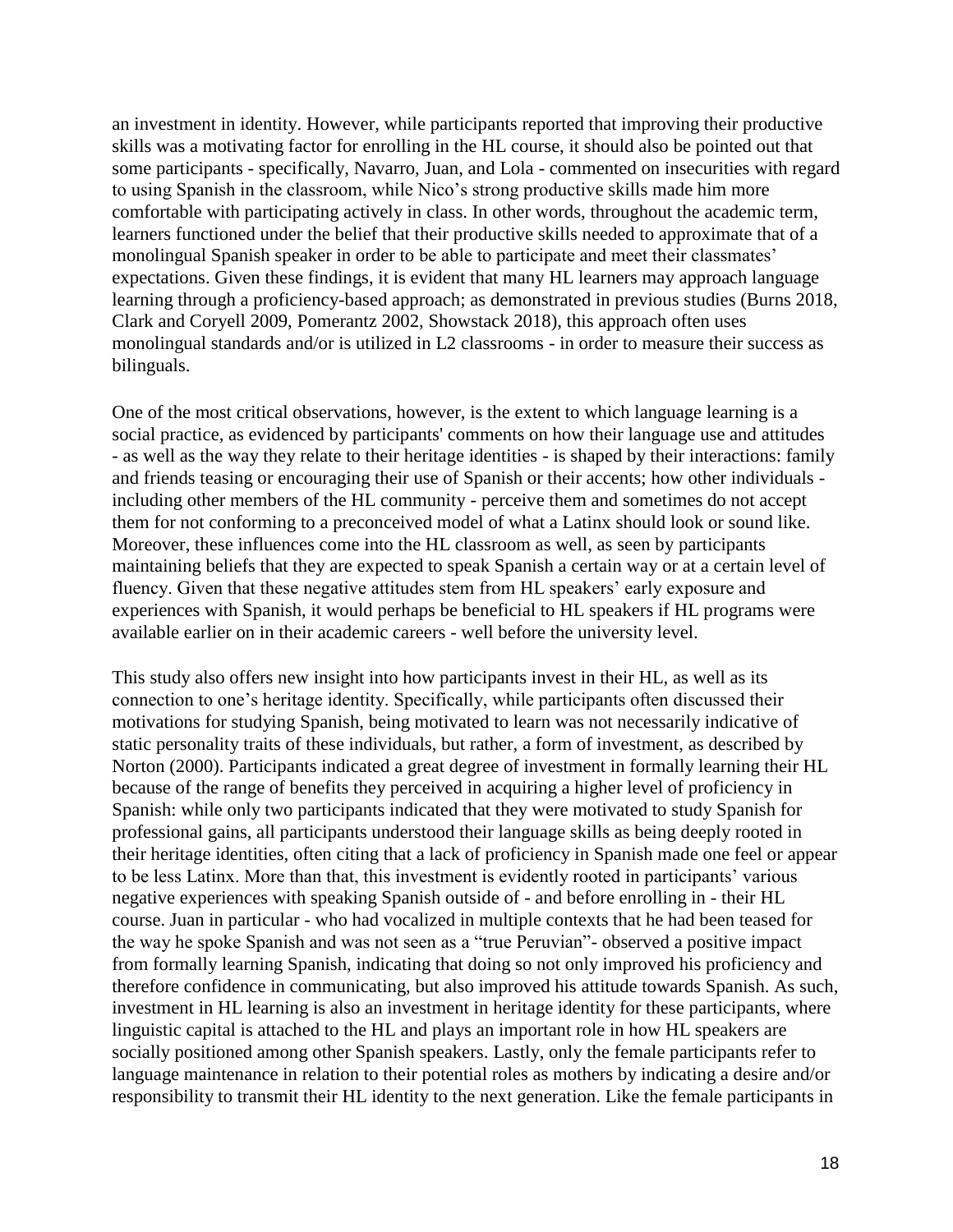Zentella's (1987) study, these attitudes may suggest a greater degree of linguistic loyalty to Spanish in comparison to the male participants and thereby a potential connection to HL investment as a gendered practice that merits further exploration.

Finally, this study bears pedagogical implications for HL programs, as well as second language programs that include HL learners. First, while HL learners can be contrasted against L2 learners in terms of their linguistic differences, heritage learners as a group also come from diverse backgrounds - both linguistic and sociocultural - which shape their relationship with their heritage identity and language. Such diversity needs to be acknowledged and accommodated in the HL classroom. Additionally, unequal social processes - such as gender, race, and ethnicity - can place learners in positions that may silence them or exclude them in the classroom. As educators, it is crucial to be mindful of these differences and inequities in order to create inclusive learning environments. In order to achieve this, educators must examine their own assumptions about learners' backgrounds and critically examine HL and L2 curricula for perspectives that systematically go unrepresented. Finally, it is necessary to look critically at how discussions on Latinx identity are framed in the HL classroom. While it is evident from this and previous studies that this is a recurring topic in HL classrooms, it is important to acknowledge that many HL learners' social experiences - and therefore their relationship with the HL - are shaped by monolingual and monocultural expectations. These expectations not only provide HL learners with an unreliable yardstick against which they measure their own proficiency, but can perpetuate and naturalize a dichotomy between heritage and American cultures, which, for many HL speakers, contributes to the identity-related conflicts that they often seek to reconcile in an HL classroom.

#### **REFERENCES**

- Anya, U. 2017. *Speaking blackness in Brazil: Racialized identities in second language learning*. New York: Routledge.
- Bailey, B. 2000. Language and Negotiation of Racial/Ethnic Identity among Dominican Americans. *Language in Society,* 29, 555–62.
- Barnes, M. 2019. Educational Social Media Tools: Promoting Student Investment and Language Identity in the Midst of Digital Surveillance. *Australian Journal of Applied Linguistics*, 2(2).
- Blackledge, A. and Creese, A. 2008. Contesting 'language' as 'heritage': Negotiation of identities in late modernity. *Applied Linguistics,* 29, 533-554.
- Block, D. 2012. Class and SLA: Making connections. *Language Teaching Research*, 16(2), 188–205.
- Block, D. 2007. *Second language identities*. London, UK: Bloomsbury.
- Brinton, D., Kagan, O., and Bauckus, S. 2008. *Heritage language education. A new field emerging.* New York: Routledge.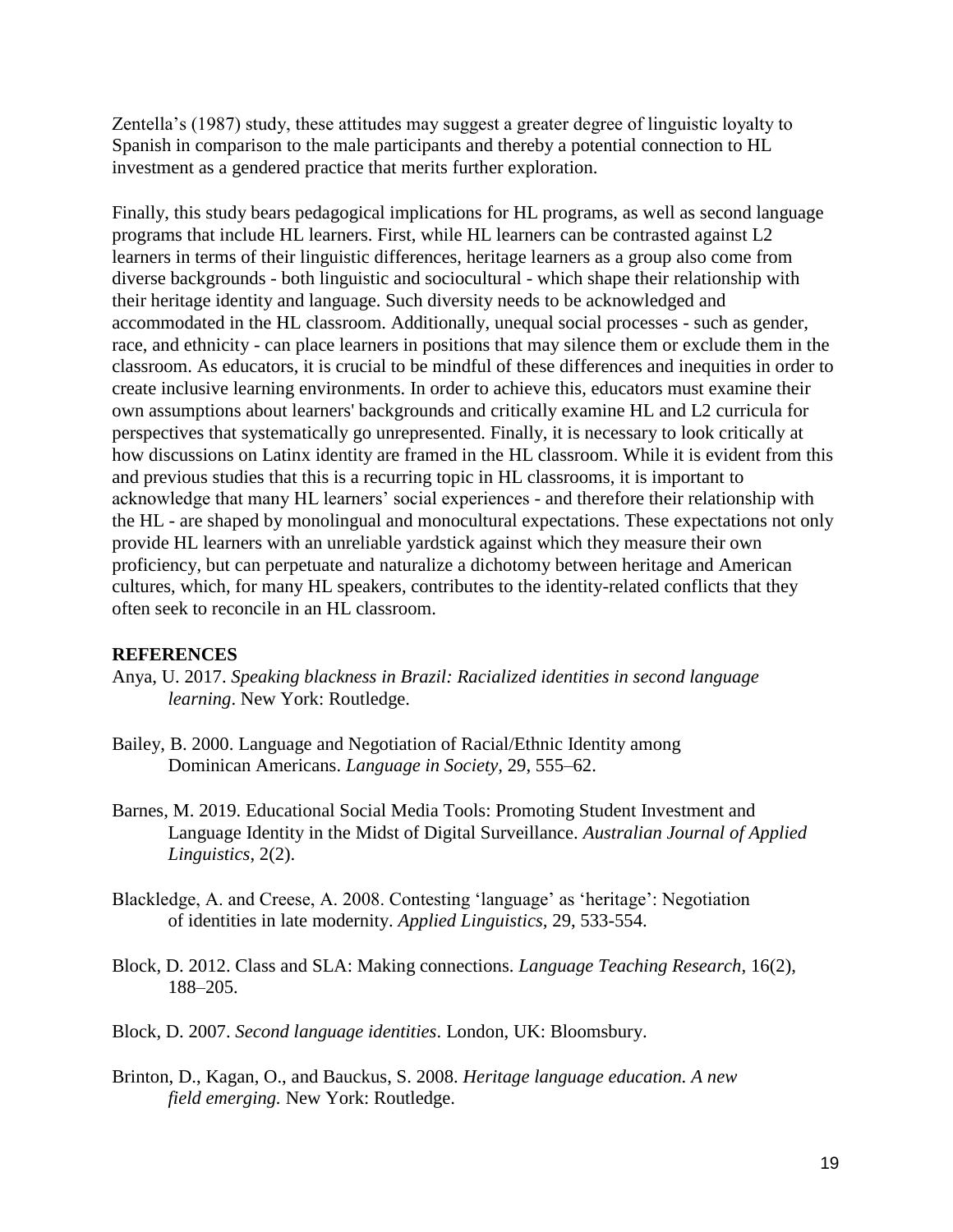- Bucholtz, M. and Hall, K. 2005. Identity and interaction: a sociocultural linguistic approach. *Discourse Studies*, 7(4/5).
- Büdenbender, E. 2010. Comparing Dominican Linguistic (In)security in the Dominican Republic and in the Diaspora. In *Selected Proceedings of the 12th Hispanic Linguistics Symposium*, ed. Claudia Borgonovo et al., 148-159. Somerville, MA: Cascadilla Proceedings Project.
- Butler, J. 1990. *Gender Trouble: Feminism and the Subversion of Identity*. New York: Routledge.
- Butler, J. 1993. *Bodies That Matter: On the Discursive Limits of "Sex."* New York: Routledge.
- Burns, K. 2018. Marginalization of Local Varieties in the L2 Classroom: The Case of U.S. Spanish, *L2 Journal*, 10(1), 20-38.
- Clark, C. and Coryell, J. 2009. One Right Way, Intercultural Participation, and Language Learning Anxiety: A Qualitative Analysis of Adult Online Heritage and Nonheritage Language Learners. *Foreign Language Annals* 44(1), 40–64.
- Darvin, R. and Norton, B. 2014. Social class, identity, and migrant students. *Journal of Language, Identity, and Education*, 13, 111–117.
- Dávila, L. 2019. "J'aime to be Funny!": Humor, Learning, and Identity Construction in High School English as a Second Language Classrooms. *The Modern Language Journal*, 103(2).
- Ehrlich, S. 1997. Gender as social practice: implications for second language acquisition. *Studies in Second Language Acquisition*, 19, 421-446.
- Escobar A. and Potowski, K. 2015. *El español de los Estados Unidos*. Cambridge University Press.
- Fishman, J. 2006. Acquisition, maintenance and recovery of heritage languages. In G. Valdés, J. Fishman, R. Chávez, and W. Pérez (Eds.), *Developing minority language resources: The case of Spanish in California* (pp. 12-22). Clevedon, UK: Multilingual Matters.

Freed, A. 1996. Language and gender research in an experimental setting. In V. Bergvall, J. Bing, and A. Freed (Eds.), *Rethinking language and gender research: theory and practice*

(pp. 54-76). London: Longman.

Freed, A., and Greenwood, A. 1996. Women, Men, and Type of Talk: What makes the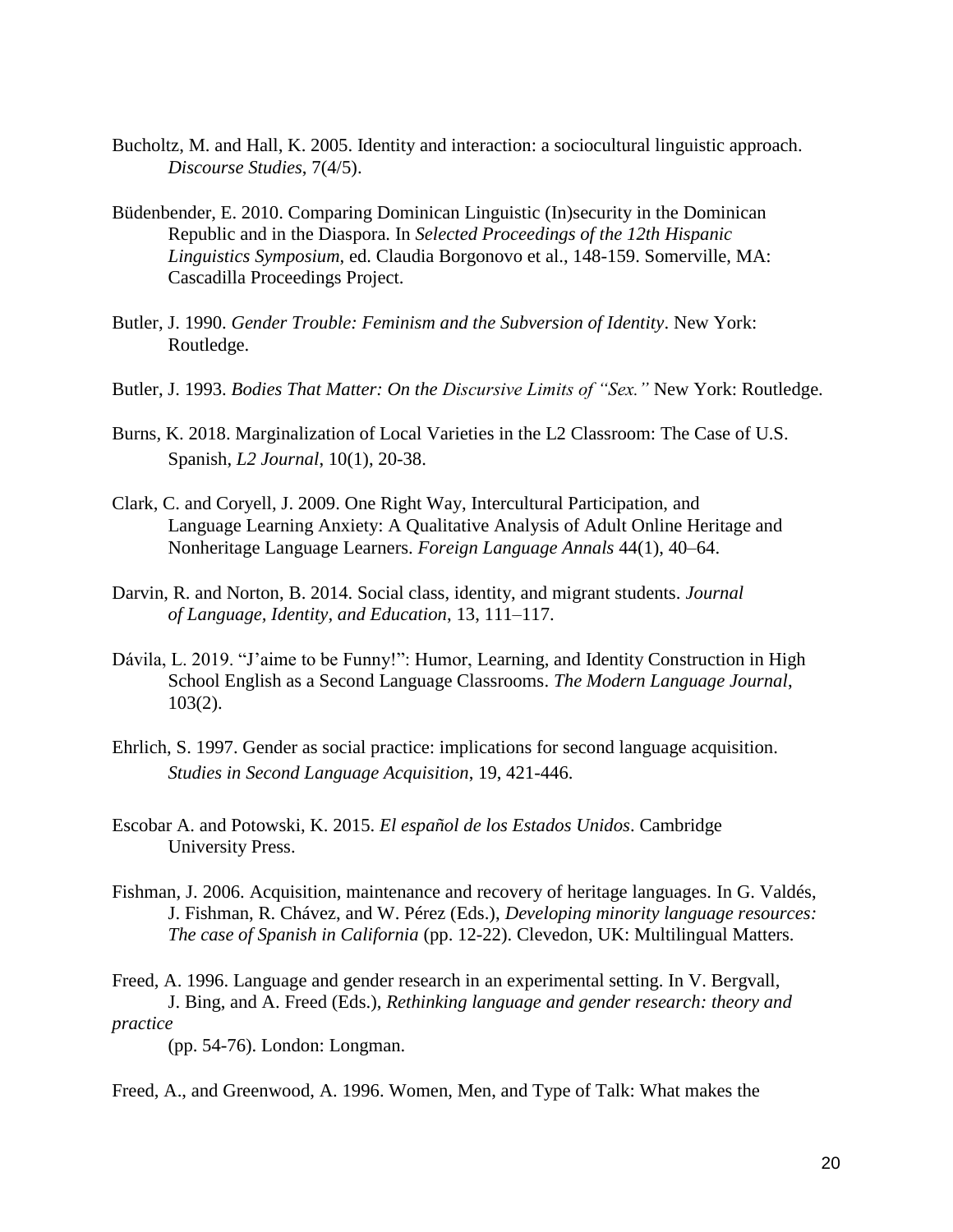Difference? *Language in Society*, 12, 1-26.

- García, O., Evangelista, I., Martínez, M., Disla, C., Paulino, B. 1988. Spanish Language Use and Attitudes: A Study of Two New York City Communities. *Language in Society*, 17(4), 475-511.
- Goble, R. 2016. Linguistic insecurity and lack of entitlement to Spanish among thirdgeneration Mexican Americans in narrative accounts. *Heritage Language Journal*, 13(1).
- Goodwin, M. 1990. *He-said-she-said: Talk as Social Organization among Black Children.* Bloomington, IN: Indiana University Press.
- Helmer, K. A. 2011. "'Proper' Spanish is a waste of time": Mexican-origin student resistance to learning Spanish as a heritage language. In L. Scherff and K. Spector (Eds.), *Culturally relevant pedagogy: Clashes and confrontations* (pp. 135-164). Lanham, MD: Rowan and Littlefield.
- Helmer, K.A. 2013. A twice-told tale: Voices of resistance in a borderlands Spanish heritage language class. *Anthropology & Education Quarterly*, 44(3), 269-285.
- Hornberger and Wang 2008. Who are our heritage language learners? Identity and biliteracy in heritage language education in the United States. In D. Brinton, O. Kagan, and S. Backus (Eds.) *Heritage language education: A new field emerging* (pp. 3-35). Mahwah, NJ: Lawrence Erlbaum.
- Inda, J. X. 2000. Performativity, Materiality, and the Racial Body. *Latino Studies Journal*, 11(3), 74-99.
- Kang, A. 2004. Constructing ethnic identity through discourse: self-categorization among Korean American camp counselors. *Pragmatics*, 14(2/3), 217-233.
- Kim, J-H. 2007. *Binding interpretations in adult bilingualism: A study of language transfer in L2 learners and heritage speakers of Korean.* Unpublished doctoral dissertation, University of Illinois, Urbana-Champaign.
- Labov, W. 1972. *Sociolinguistic Patterns.* Philadelphia: University of Pennsylvania Press.
- Lakoff, R. 1973. Language and Woman's Place. *Language in Society,* 2(1), 45-80.
- Lantolf, J. 2000. (ed.) *Sociocultural Theory and Second Language Learning*. Oxford University Press.
- Leeman, J. 2012. Investigating language ideologies in Spanish as a heritage language. In S. M. Beaudrie & M. Fairclough (Eds.), *Spanish as a heritage language in the United States:*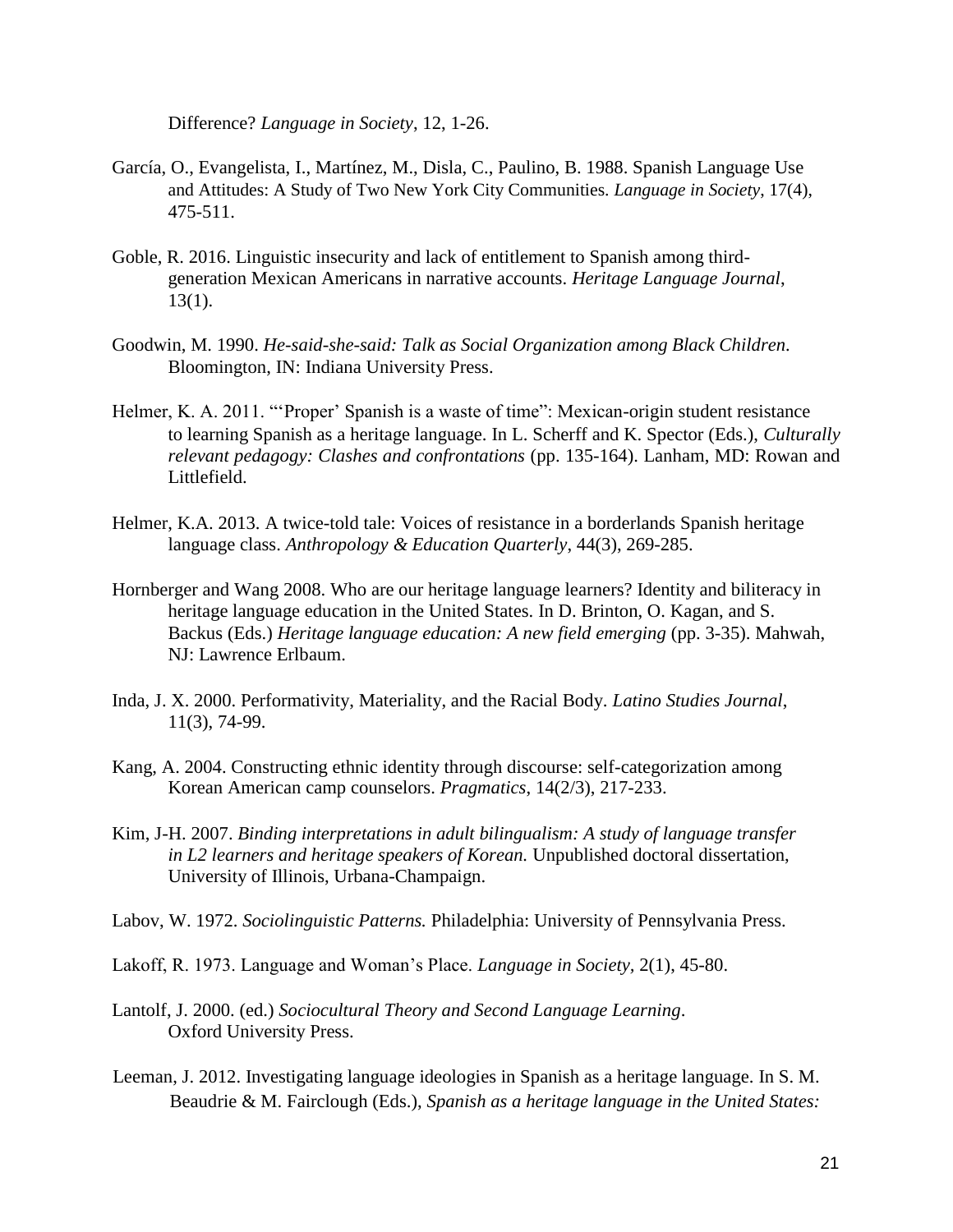*The state of the field* (pp. 43-59). Washington, DC: Georgetown University Press.

- Lynch, A. 2003. The relationship between second and heritage language acquisition: Notes on research and theory building. *Heritage Language Journal*, 1, 1-18.
- Mateus, S. 2014. She Was Born Speaking English and Spanish! Bilingual Status in a Kindergarten Two-Way Dual Language Classroom. *Texas Papers in Foreign Language Education*, 16(1).
- Menard-Warwick, J. 2009. *Gendered identities and immigrant language learning*. Bristol, UK: Multilingual Matters.
- Montrul, S. 2006. On the bilingual competence of Spanish heritage speakers: Syntax, lexicalsemantics and processing. *International Journal of Bilingualism*, 10, 37-69.
- Montrul, S. 2007. Interpreting mood distinctions in Spanish as a heritage language. In K. Potowski and R. Cameron (Eds.), *Spanish in contact: Policy, social and linguistic inquiries* (pp. 23-40). Amsterdam: John Benjamins.
- Montrul, S. 2010. How similar are L2 learners and heritage speakers? Spanish clitics and word order. *Applied Psycholinguistics*, 31, 167-207.
- Mukherjee, D. 2006. Role of women in language maintenance and language shift: focus on the Bengali community in Malaysia. *International Journal of the Sociology of Language*, 2003(161), 103-120.
- Norton, B. 2013. Identity and Second Language Acquisition. In C. A. Chapelle (Ed.), *The Encyclopedia of Applied Linguistics*. Blackwell Publishing Ltd.
- Norton, B. 2000. *Identity and language learning: Gender, ethnicity, and educational change.* Harlow, England: Longman.
- Oxford, R. 1993. Gender differences in styles and strategies for language learning: What do they mean? Should we pay attention? In J. Alais (Ed.), *Strategic interaction and language acquisition: Theory, practice, and research (pp. 541-557).* Washington D.C: Georgetown University Press.
- Park, M. 2011. Identity and agency among heritage language learners. In K.A. Davis (Ed.), *Critical qualitative research in second language studies: Agency and advocacy* (pp. 171-207). Charlotte, NC: Information Age.
- Pavlenko, A., Blackledge, A. 2004. *Negotiation of identities in multilingual contexts.* Clevedon, UK: Multilingual Matters.

Pascual y Cabo, D. 2018. Spanish as a heritage language in the US: Core issues and future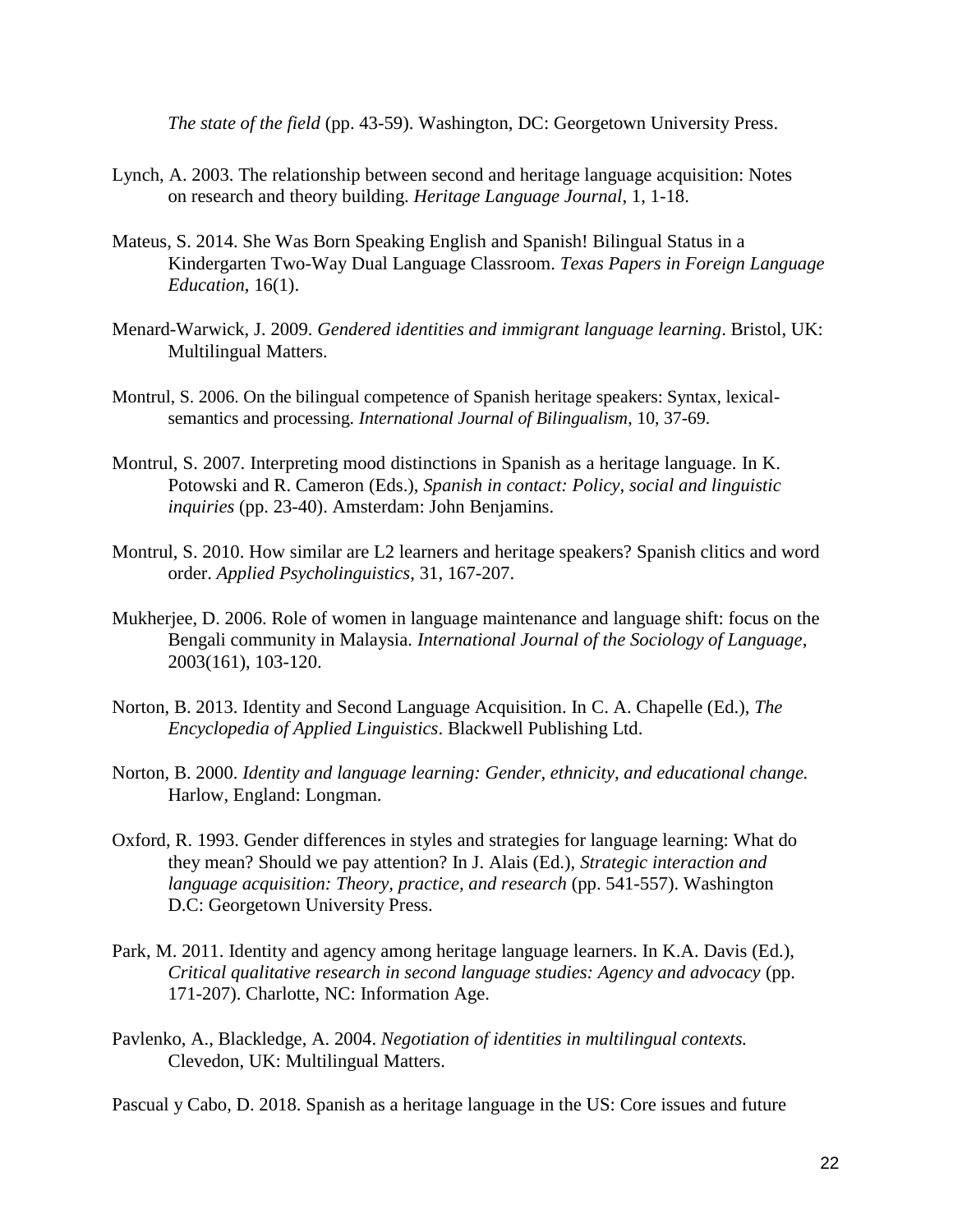directions. In K. Geeslin (Ed.) *The Cambridge handbook of Spanish linguistics* (pp. 437-366). Cambridge University Press.

- Polinsky, M. 2008. Heritage language narratives. In D. Brinton, O. Kagan, and S. Baukus (Eds.), *Heritage language education. A new field emerging*. (pp. 149-164). New York: Routledge.
- Polinsky, M., and Kagan, O. 2007. Heritage languages in the "wild" and in the classroom. *Language and Linguistics Compass*, 1, 368-395.
- Polkinghorne, D. E. 1995. Narrative configuration in qualitative analysis. *Qualitative Studies in Education, 8,* 5-23.
- Potowski, K. 2004. Student Spanish Use and Investment in a Dual Immersion Classroom: Implications for Second Language Acquisition and Heritage Language Maintenance. *The Modern Language Journal*, 88(1), 75-101.
- Potowski, K. 2012. Identity and heritage learners: Moving beyond essentializations. In S. M. Beaudrie & M. Fairclough (Eds.), *Spanish as a heritage language in the United States: The state of the field* (pp. 179-199). Washington D.C.: Georgetown University Press.
- Potowski, K., Jegerski, J., and Morgan-Short, K. 2009. The effects of instruction on linguistic development in Spanish heritage language speakers. *Language Learning*, 59, 537-579.
- Rao, R. and Ronquest, R. 2015. The heritage Spanish phonetic/ phonological system: Looking back and moving forward. *Studies in Hispanic and Lusophone Linguistics*, 8(2), 403-414.
- Sánchez-Muñoz, A. 2016. Heritage language healing? Learners' attitudes and damage control in a heritage language classroom. In D. Pascual y Cabo (Ed.), *Advances in Spanish as a heritage language.* (pp. 205-218). John Benjamins.
- Schumann, J. 1978. The acculturation model for second-language acquisition. In R. C. Gingras (Ed.), *Second language acquisition and foreign language teaching* (pp. 27-50). Washington, DC: Center for Applied Linguistics.
- Schumann, J. 1986. Research on the acculturation model for second language acquisition. *Journal of multilingual and multicultural development*, 7(5). 379-392.
- Showstack, R. 2018. Spanish and identity among Latin@s in the U.S. In K. Potowski (Ed.), *The Routledge Handbook of Spanish as a Heritage/Minority Language*: Routledge.
- Showstack, R. 2012. Symbolic power in the heritage language classroom: how Spanish heritage speakers sustain and resist hegemonic discourses on language and cultural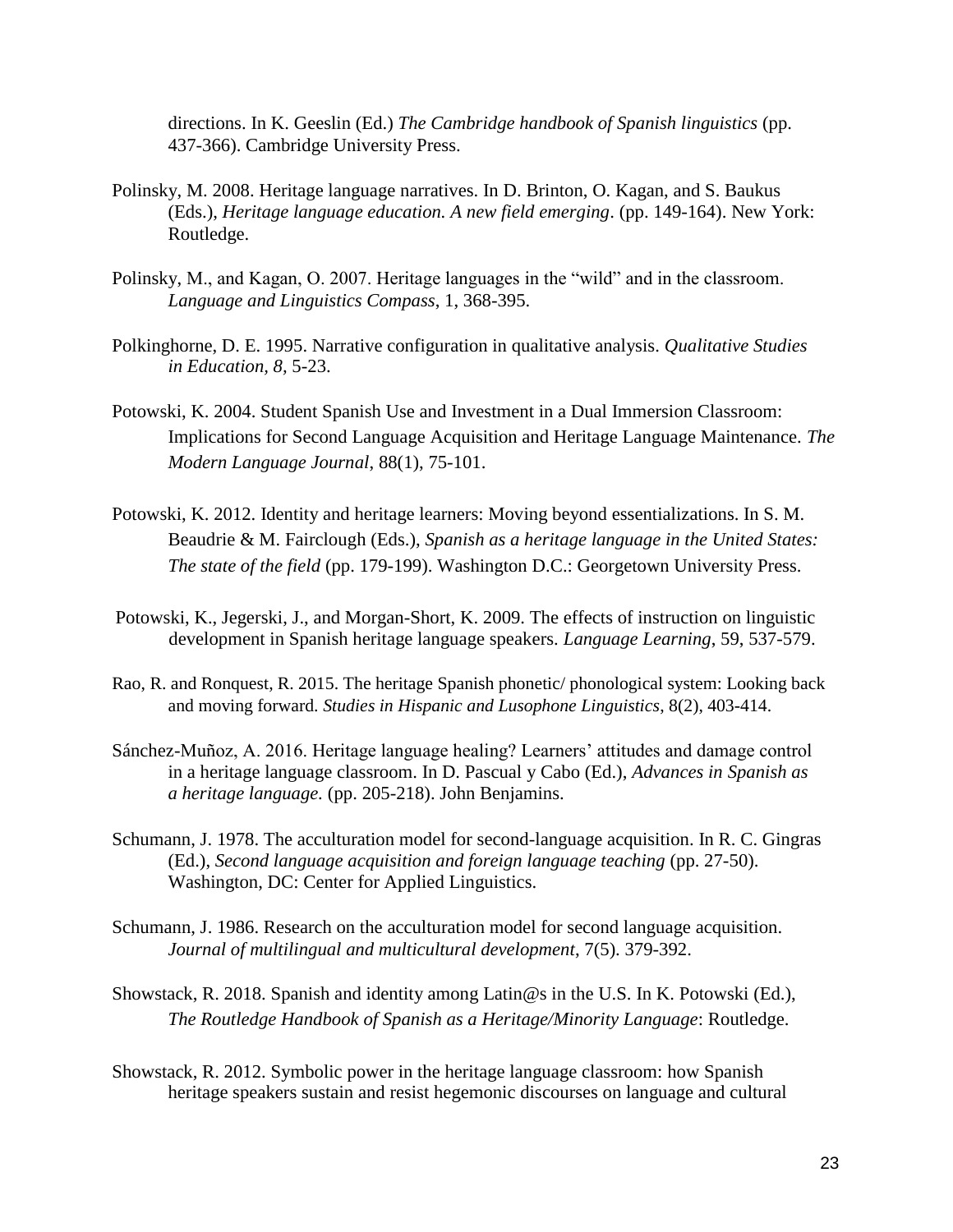diversity. *Spanish in Context*, 9(1), pp. 1-26.

- Torres, J., Pascual y Cabo, D., and Beausterien, J. 2017. What's Next? Heritage Language Learners Shape New Paths in Spanish Teaching. *Hispania*, 100(5), 271-278.
- Toribio, A. J. 2000a. Nosotros somos dominicanos: Language and Self Definition among Dominicans.'' In A. Roca (Ed.), *Research on Spanish in the United States: Linguistic Issues and Challenges*, Somerville, MA: Cascadilla Press.
- Toribio, A.J. 2000b. Language variation and the linguistic enactment of identity among Dominicans. *Linguistics,* 38(5), 1133-1159.
- United States Census Bureau. 2010. *The Hispanic Population: 2010.* [https://www.census.gov/prod/cen2010/briefs/c2010br-04.pdf U](http://www.census.gov/prod/cen2010/briefs/c2010br-04.pdf)nited States Census Bureau.
- Urciuoli, B. 2003. Boundaries, Language, and the Self: Issues Faced by Puerto Ricans and Other Latina/o College Students. *Journal of Latin American Anthropology*, 8(2), pp. 152-172.
- Urciuoli, B. 2008. Whose Spanish? The Tension between Linguistic Correctness and Cultural Identity. In M. Niño-Murcia and J. Rothman (Eds.) *Bilingualism and Identity: Spanish at the Crossroads with Other Languages.* Amsterdam: John Benjamins.
- Valdés, G. 1997. The teaching of Spanish to bilingual Spanish-speaking students: Outstanding issues and unanswered questions. In M.C. Colombi and F. Alarcón (Eds.), *La enseñanza del español a hispanohablantes* (pp. 8-44). Boston, MA: Houghton Mifflin.
- Valdés, G. 2000. "The teaching of heritage languages: An introduction for Slavic-teaching professionals". In Kagan, Olga; Rifkin, Benjamin. *The Learning and Teaching of Slavic Languages and Cultures*. Bloomington, IN: Slavica Publishers. pp. 375–403.
- Valdés, G. 2005. Bilingualism, heritage language learners and SLA research: Opportunities lost or seized? *Modern Language Journal*, 89, 410-426.
- Zentella, A. C. 1987. Language and female identity in the Puerto Rican community. In J. Penfield (ed.), *Women and language in transition* (pp. 167-179). Albany, NY: State University of New York Press.
- Zentella, A.C. 2002. Spanish in New York. In O. García and J. Fishman (Eds.) *The multilingual Apple: languages in New York City*, pp. 167-202. Mouton de Gruyter.
- Zuengler, J. and Miller, M. 2006. Cognitive and Sociocultural Perspectives: Two Parallel SLA Worlds? *TESOL Quarterly.*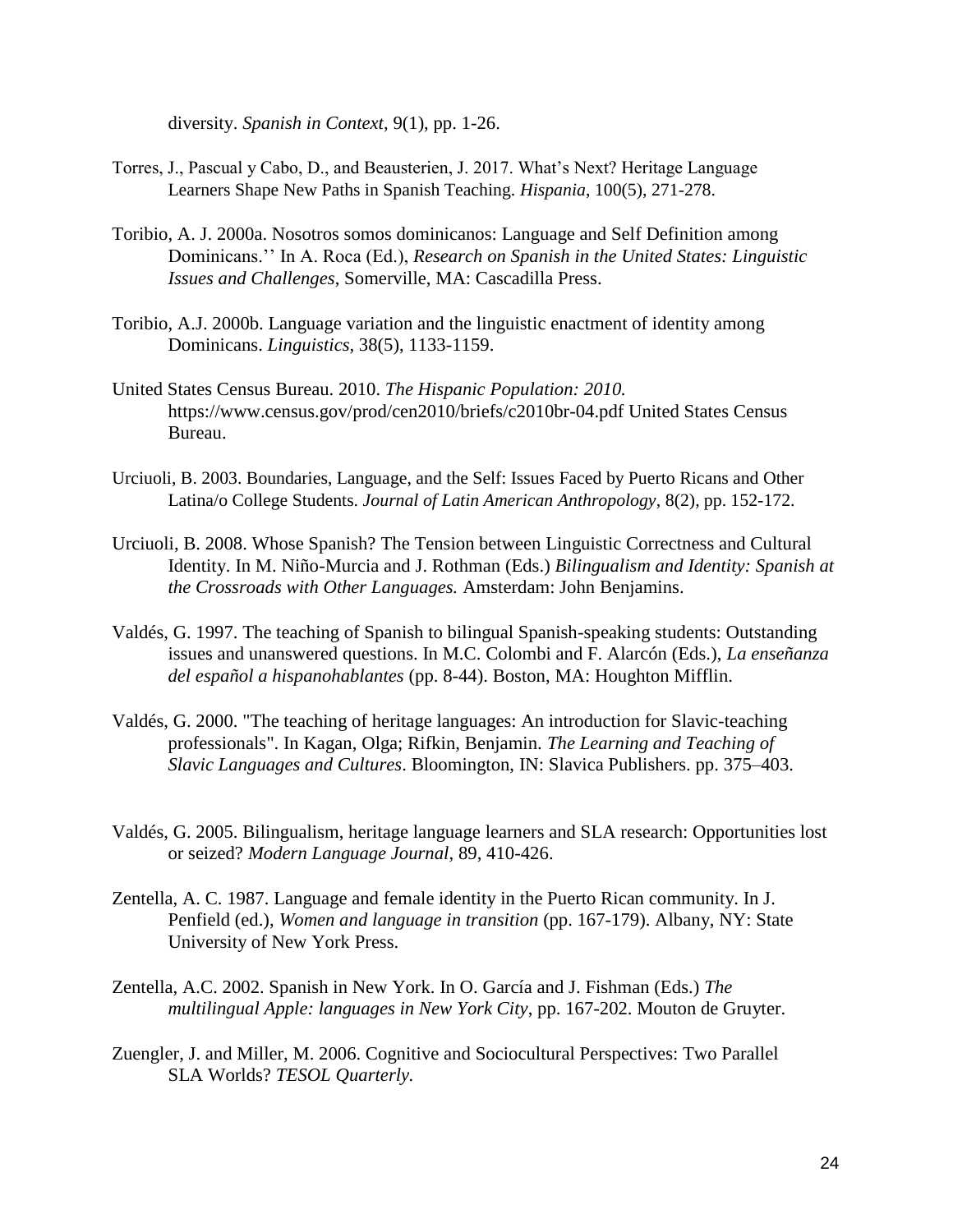### **Appendix: Participant tasks**

#### **Writing prompts**

#### **Short Essay #1**

Please respond in detail (1-2 paragraphs) to the following topic in Spanish. You may choose to insert English whenever it feels necessary and/or natural.

Describe cualquier experiencia(s) que ha(n) tenido un impacto en tus actitudes hacia tu lengua/cultura de herencia, tanto si son experiencias positivas y/o negativas.

#### **Short Essay #2**

Please respond in detail (1-2 paragraphs) to the following topic in Spanish. You may choose to insert English whenever it feels necessary and/or natural.

¿Qué opinas del mantenimiento de tu lengua/cultura de herencia? ¿Es importante a ti? ¿Por qué sí/no? ¿Es algo que viene de expectativas familiares, o por ti mismo?

#### **Interview questions**

#### **Interview #1**

- 1. De niñez, ¿hasta qué punto usabas español? ¿Con quién? ¿Frecuencia?
- 2. Cuando eras niño/a, ¿te gustaba usar/escuchar el español? ¿Lo evitabas? ¿Preferias inglés (u otro idioma) sobre él?
- 3. ¿Te considerabas más [su herencia] o estadounidense? ¿Por qué?
- 4. ¿Y la cultura de herencia vs. estadounidense? ¿Había ciertos aspectos que (no) te gustaban de cada? ¿Cosas que apreciabas o no entendías?
- 5. ¿Eras parte de la comunidad de herencia? ¿Hasta qué punto?
- 6. Como adulto, ¿ha cambiado esto? (pensando de conexiones con la comunidad, uso del español fuera de clase, el interés en español o cultura)
- 7. ¿Sientes que tu identidad ha cambiado como adulto no solo la identidad de herencia, pero cualquier aspecto de tu identidad?
- 8. Pensando de tu crecimiento e interacciones con la familia y la comunidad de herencia, ¿has experimentado presión/expectativas de otros en cuanto a cómo debería ser tu identidad, o cuál debería ser tu rol como (su herencia) o como estadounidense, como hombre, mujer, etc.?